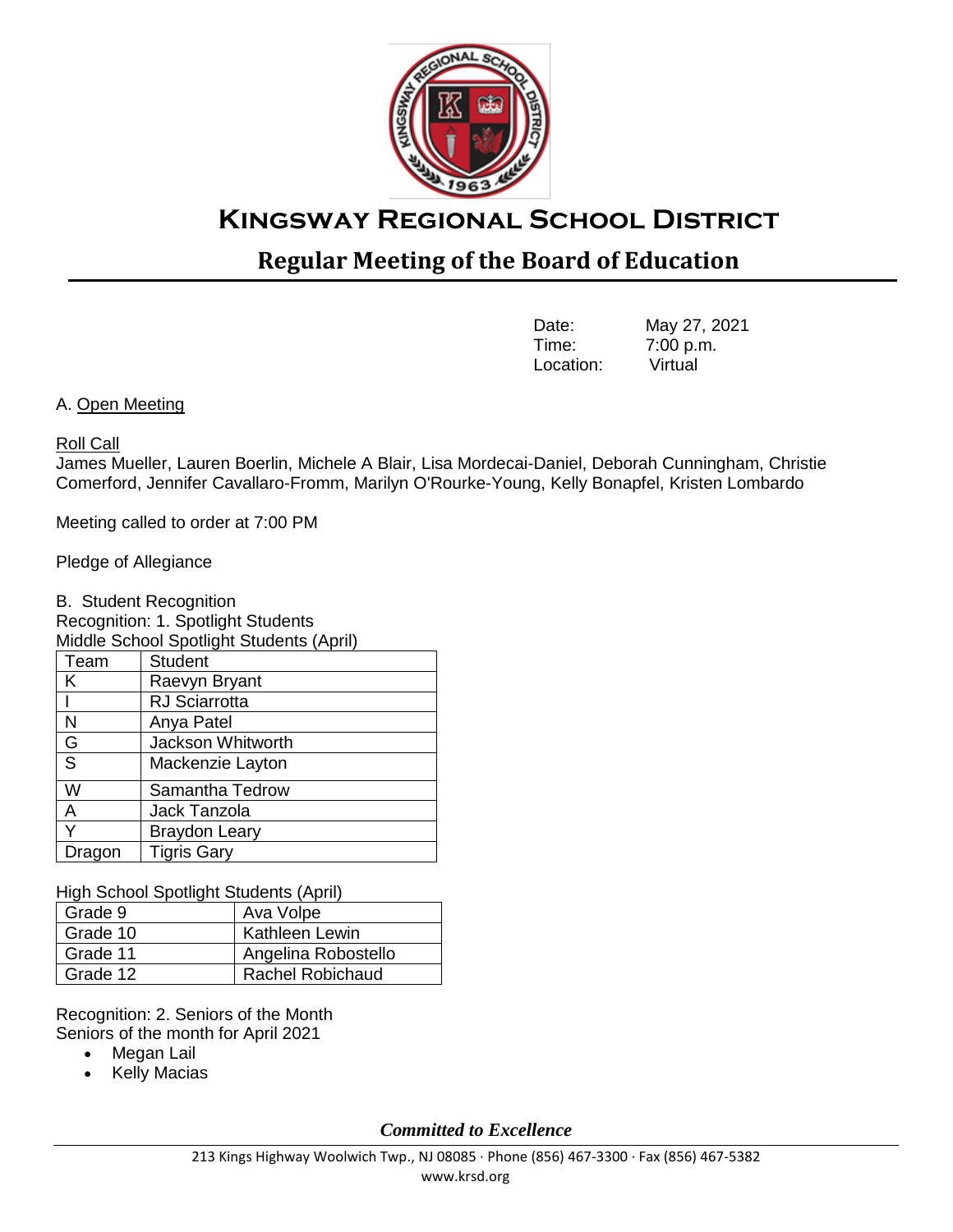Recognition: 3. MathCounts Video Challenge Finalists

CONGRATULATIONS to our MathCounts students who had one of the Top 4 MathCounts Videos in the nation!!

Each student will receive a \$750.00 scholarship!

Mason Corey Luca Lentini Haley Blair Madelyn Benjaminson

C. Staff Recognition

D. Presentations

Kingsway's Mock Trial Team for winning the 2020-21 Gloucester County Mock Trial competition. Award presented by Gloucester County Bar Foundation Trustees Mark Kehoe and Lewis Fichera.

## Mock Trial Team Members:

| Seniors: | Logan Buck              |
|----------|-------------------------|
|          | Bhavana Chamarthi       |
|          | Grace Chropka           |
|          | <b>Emily Hessenauer</b> |
|          | Kavya Nuthi             |
|          |                         |

- Juniors: Allison Helkowski Arya Patel
- Sophomores: Madeleine Malesich Francesca Solari
- Freshman: Dillon Dukes
- Advisor: Edward Mood

E. Public Participation Procedural: 1. Public Comment Mahgul Mahmood Question regarding scholarships Marlena Lynch Question regarding student recognition Tonya Avent Comment regarding new hires and diversity

F. Approval of Minutes Action: 1. Minutes Motion by Kristen Lombardo, second by Jennifer Cavallaro-Fromm. Resolved, that the Kingsway Regional School District Board of Education approve the minutes of the following meeting(s):

April 22, 2021 Work Session

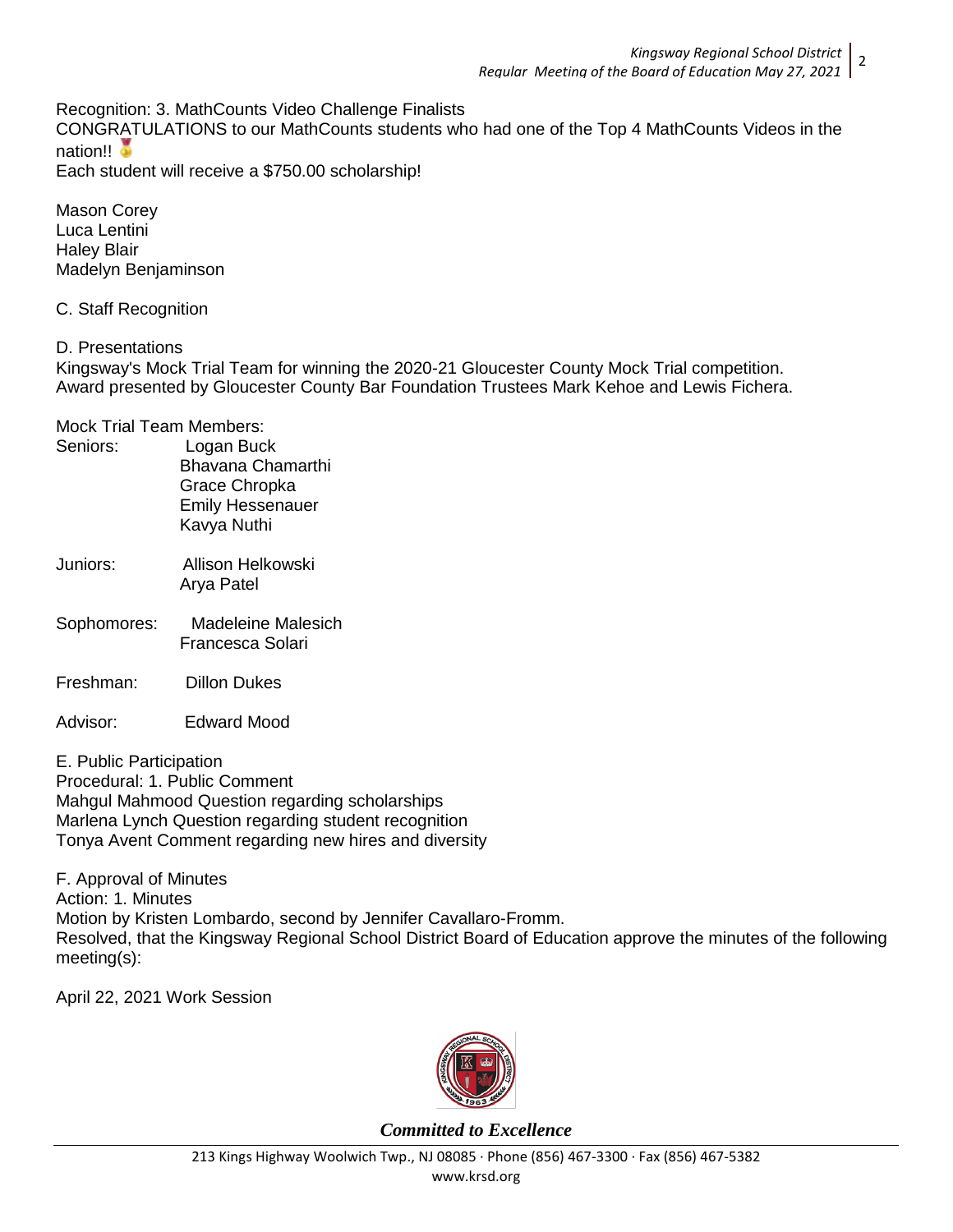April 22, 2021 Executive Session April 29, 2021 Regular Meeting

Final Resolution: Motion Carries

Yes: James Mueller, Lauren Boerlin, Michele A Blair, Lisa Mordecai-Daniel, Deborah Cunningham, Christie Comerford, Jennifer Cavallaro-Fromm, Marilyn O'Rourke-Young, Kelly Bonapfel, Kristen Lombardo

## G. Correspondence

H. Approval of Action Items

Action (Consent): 1. Approval of Action Items

Motion by Lauren Boerlin, second by Deborah Cunningham..

BE IT RESOLVED, that the Kingsway Regional School District Board of Education approve I1-I9, J1-J27, K1- K2, L2-L4 as follows:

#### I. Personnel

Action (Consent): 1. Resignations, Retirements and Terminations

BE IT RESOLVED, that the Kingsway Regional School District Board of Education approve the resignation, retirements and terminations, as recommended by the Superintendent of Schools:

| Name                | <b>Position</b>           | Location        | Reason      | <b>Effective Date</b> |
|---------------------|---------------------------|-----------------|-------------|-----------------------|
| <b>Tracey Smith</b> | <b>Bus Driver</b>         | <b>District</b> | Resignation | 07/01/2021            |
| Kelly Palumbo       | Custodian                 | High School     | Resignation | 05/24/2021            |
| Kamal Benslama      | <b>Teacher of Physics</b> | High School     | Resignation | 07/01/2021            |
| Kaitlin Whitman     | Teacher of World Language | Middle School   | Resignation | 07/01/2021            |

Action (Consent): 2. Appointments and Reappointments

BE IT RESOLVED, that the Kingsway Regional School District Board of Education approve the appointment(s) of the following staff member(s), as recommended by the Superintendent of Schools, contingent upon criminal history review clearance and issuance of appropriate certification(s) where applicable:

All certified personnel are approved for Home Instruction as needed basis.

| Name               | Position                  | Department         | Compensation | Reason            | Effective   |
|--------------------|---------------------------|--------------------|--------------|-------------------|-------------|
|                    |                           | (Location)         |              |                   | Date        |
| Michael            | Math Teacher              | High               | Step/Level   | Appointment       | 09/01/2021- |
| Orth               |                           | School             | BA/1         | (Pending          | 06/30/2022  |
|                    |                           |                    |              | Criminal          |             |
|                    |                           |                    |              | History)          |             |
| Michael            | <b>Business Teacher</b>   | <b>High School</b> | Step/Level   | Appointment       | 09/01/2021- |
| <b>DiFrancesco</b> |                           |                    | BA/4         | (Pending          | 06/30/2022  |
|                    |                           |                    |              | Criminal History) |             |
| Susan              | <b>Literacy Coach</b>     | <b>District</b>    | Step/Level   | Appointment       | 09/01/2021- |
| <b>Williams</b>    |                           |                    | MA/12        | (Pending          | 06/30/2022  |
|                    |                           |                    |              | Criminal History) |             |
| Ray Philipp        | <b>Wellness Counselor</b> | <b>District</b>    | Step/Level   | Appointment       | 09/01/2021- |
|                    |                           |                    | MA/1         | (Pending          | 06/30/2022  |
|                    |                           |                    |              | Criminal History) |             |

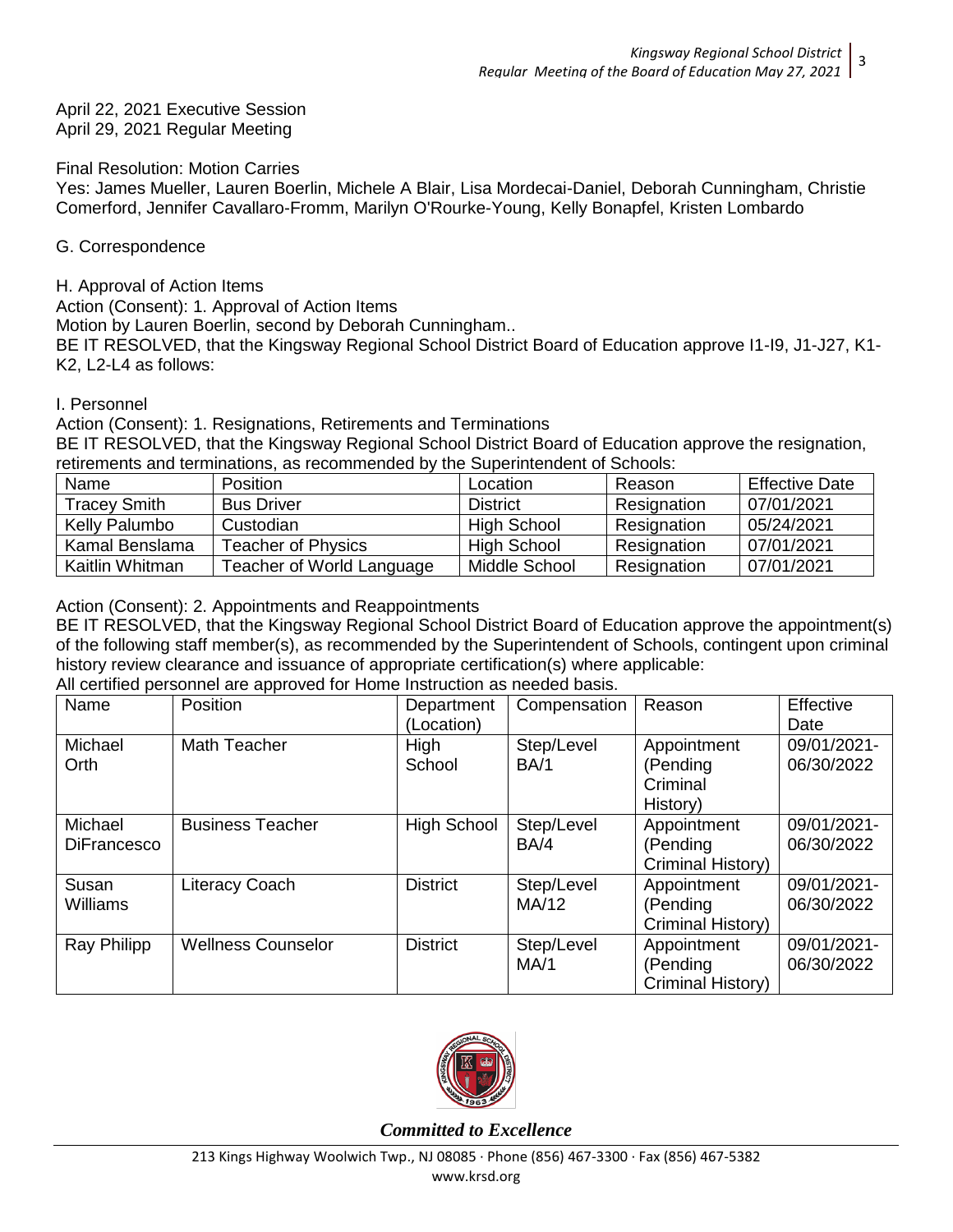*Regular Meeting of the Board of Education May 27, 2021*

| Daniel<br><b>Biehler</b> | <b>Special Education</b><br>Teacher                       | <b>High School</b> | Step/Level<br>BA+30/13 | Appointment<br>(Pending<br>Criminal History)       | 09/01/2021-<br>06/30/2022 |
|--------------------------|-----------------------------------------------------------|--------------------|------------------------|----------------------------------------------------|---------------------------|
| Ashley<br>Hungerford     | Instructional Technology<br><b>Integration Coach</b>      | <b>District</b>    | Step/Level<br>MA/13    | Appointment<br>(Pending<br>Criminal History)       | 09/01/2021-<br>06/30/2022 |
| <b>Dolly</b><br>Guzman   | <b>Learning Disabilities</b><br><b>Teacher Consultant</b> | <b>High School</b> | Step/Level<br>MA+30/12 | Appointment<br>(Pending<br><b>Criminal History</b> | 09/01/2021-<br>06/30/2022 |
| Mary Neyer               | Instructional Technology<br><b>Integration Coach</b>      | <b>District</b>    | Step/Level<br>MA+15/14 | Reappointment                                      | 09/01/2021-<br>06/30/2022 |
| <b>Nicole Miller</b>     | <b>Inclusion Coach</b>                                    | <b>District</b>    | Step/Level<br>MA/8     | Reappointment                                      | 09/01/2021-<br>06/30/2022 |
| Elizabeth<br>Parambath   | <b>Inclusion Coach</b>                                    | <b>District</b>    | Step/Level<br>MA/6     | Appointment<br>(Pending<br>Criminal History)       | 09/01/2021-<br>06/30/2022 |
| Sharon<br>Rosado         | Paraprofessional<br>Job Coach                             | <b>High School</b> | Step 6                 | Appointment<br>(Pending<br>Criminal History)       | 09/01/2021-<br>06/30/2022 |
| Thomas<br>Lawless        | <b>Special Education</b><br>Teacher                       | High<br>School     | Step/Level<br>MA/4     | Appointment<br>(Pending<br>Criminal History)       | 09/01/2021-<br>06/30/2022 |
| Asa-Magnus<br>Sams       | <b>English Teacher</b>                                    | <b>High School</b> | Step/Level<br>BA/1     | Appointment<br>(Pending<br>Criminal History)       | 09/01/2021-<br>06/30/2022 |
| Thomas<br>Sabetta        | Maintenance/<br>Groundskeeper                             | <b>District</b>    | Step 8                 | Appointment<br>(Pending<br>Criminal History)       | 09/01/2021-<br>06/30/2022 |
| Alex Brooke              | Maintenance                                               | <b>District</b>    | Step 5                 | Appointment<br>(Pending<br>Criminal History)       | 09/01/2021-<br>06/30/2022 |

Action (Consent): 3. Employment - Schedule "B", Staff Workers, Unpaid Volunteers

BE IT RESOLVED, that the Kingsway Regional School District Board of Education approve the Schedule "B" appointments, event staff workers and unpaid volunteers, as recommended by the Superintendent of Schools:

| Name                | Position                | Location | Compensation       | Reason               | <b>Effective Date</b> |
|---------------------|-------------------------|----------|--------------------|----------------------|-----------------------|
| <b>Tammy Furber</b> | After school            | High     | \$28/hr            | <b>IEP</b> mandated  | 5/10/2021-            |
|                     | supervision             | School   |                    |                      | 6/30/2021             |
| Antoinette Henry    | <b>School Counselor</b> | Middle   | \$37/hr (up to 200 | Summer office        | 06/22/2021            |
|                     |                         | School   | hours)             | hours                |                       |
| Theresa Kupsey      | <b>School Counselor</b> | Middle   | \$37/hr (up to 200 | <b>Summer Office</b> | 06/22/2021            |
|                     |                         | School   | hours)             | <b>Hours</b>         |                       |
| John Cappolina      | <b>School Counselor</b> | High     | \$37/hr (up to 200 | Summer office        | 06/22/2021            |
|                     |                         | School   | hours)             | hours                |                       |

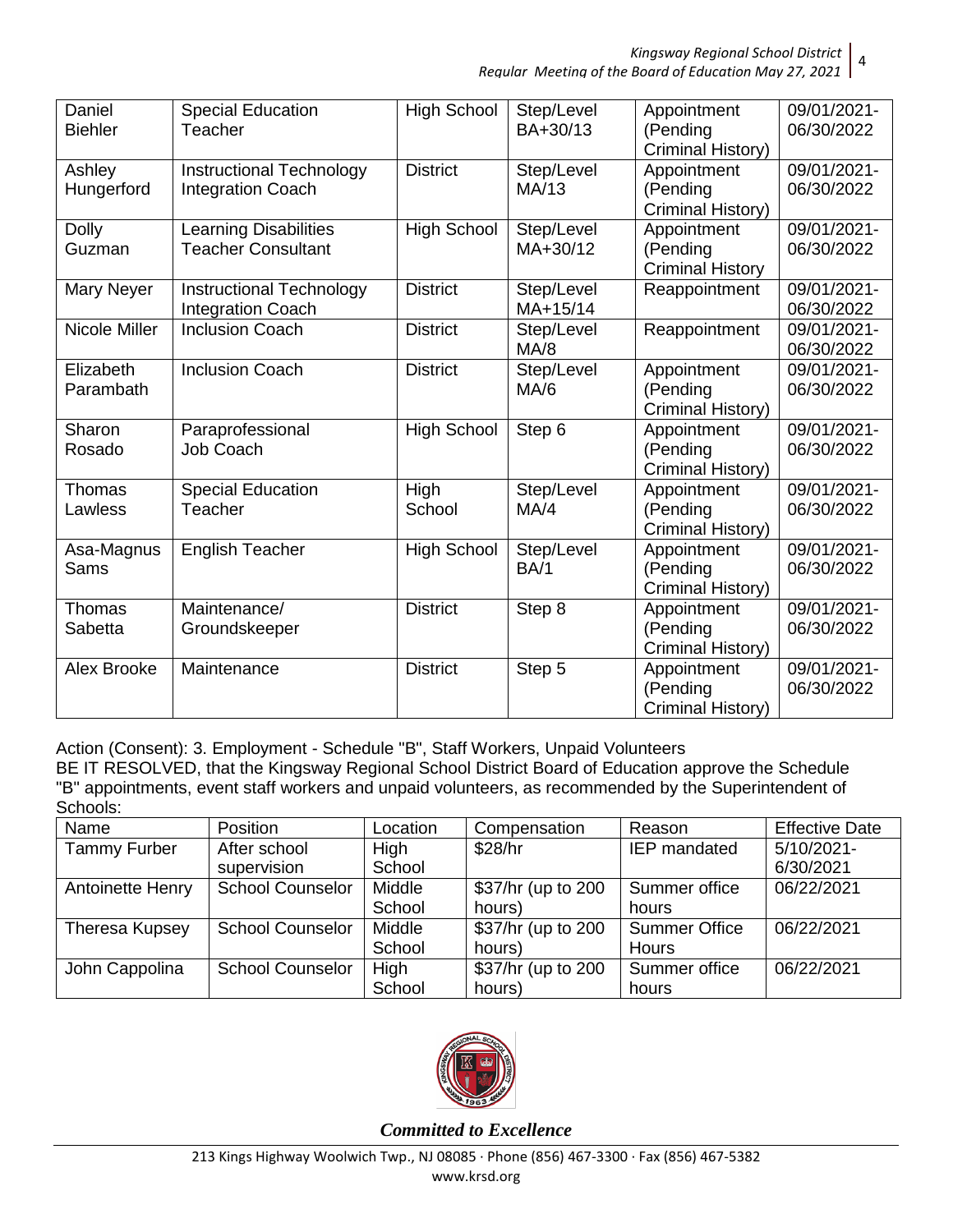| Name                   | Position                | Location        | Compensation       | Reason                 | <b>Effective Date</b> |
|------------------------|-------------------------|-----------------|--------------------|------------------------|-----------------------|
| <b>Vivian Cassidy</b>  | <b>School Counselor</b> | High            | \$37/hr (up to 200 | Summer office          | 06/22/2021            |
|                        |                         | School          | hours)             | hours                  |                       |
| Apryl Palazzo          | <b>School Counselor</b> | High            | \$37/hr (up to 200 | Summer office          | 06/22/2021            |
|                        |                         | School          | hours)             | hours                  |                       |
| Owen McBride           | <b>School Counselor</b> | High            | \$37/hr (up to 200 | Summer office          | 06/22/2021            |
|                        |                         | School          | hours)             | hours                  |                       |
| Mairin Schramm         | <b>School Counselor</b> | High            | \$37/hr (up to 200 | Summer office          | 06/22/2021            |
|                        |                         | School          | hours)             | hours                  |                       |
| Michelle Beech         | <b>School Counselor</b> | High            | \$37/hr (up to 200 | Summer office          | 06/22/2021            |
|                        |                         | School          | hours)             | hours                  |                       |
| <b>Fallon Corcoran</b> | Wellness                | <b>District</b> | \$37/hr (up to 50  | Summer office          | 06/22/2021            |
|                        | Counselor               |                 | hours)             | hours                  |                       |
| <b>Ray Philipp</b>     | Wellness                | <b>District</b> | \$37/hr (up to 50  | <b>Summer Office</b>   | 06/22/2021            |
|                        | Counselor               |                 | hours)             | <b>Hours</b>           |                       |
| Aleardi, Marie         | <b>Clinic Worker</b>    | Middle          | \$28/hr            | <b>Student Vaccine</b> | 05/15/21 &            |
|                        |                         | School          |                    | Clinic                 | 06/05/21              |
| Allen, Mercedes        | <b>Clinic Worker</b>    | Middle          | \$28/hr            | <b>Student Vaccine</b> | 05/15/21 &            |
|                        |                         | School          |                    | Clinic                 | 06/05/21              |
| Beal, Jessica          | <b>Clinic Worker</b>    | Middle          | \$28/hr            | <b>Student Vaccine</b> | 05/15/21 &            |
|                        |                         | School          |                    | Clinic                 | 06/05/21              |
| Di Ianni, Debra        | <b>Clinic Worker</b>    | Middle          | \$28/hr            | <b>Student Vaccine</b> | 05/15/21 &            |
|                        |                         | School          |                    | Clinic                 | 06/05/21              |
| Fearon, Evette         | <b>Clinic Worker</b>    | Middle          | \$28/hr            | <b>Student Vaccine</b> | 05/15/21 &            |
|                        |                         | School          |                    | Clinic                 | 06/05/21              |
| Foth, Sharon           | <b>Clinic Worker</b>    | Middle          | \$28/hr            | <b>Student Vaccine</b> | 05/15/21 &            |
|                        |                         | School          |                    | Clinic                 | 06/05/21              |
| Gillespie, Ann         | <b>Clinic Worker</b>    | Middle          | \$28/hr            | <b>Student Vaccine</b> | 05/15/21 &            |
|                        |                         | School          |                    | Clinic                 | 06/05/21              |
| Gray, Michelle         | <b>Clinic Worker</b>    | Middle          | \$28/hr            | <b>Student Vaccine</b> | 05/15/21 &            |
|                        |                         | School          |                    | Clinic                 | 06/05/21              |
| Moore, Rachael         | <b>Clinic Worker</b>    | Middle          | \$28/hr            | <b>Student Vaccine</b> | 05/15/21 &            |
|                        |                         | School          |                    | Clinic                 | 06/05/21              |
| Peterson, Eric         | <b>Clinic Worker</b>    | Middle          | \$28/hr            | <b>Student Vaccine</b> | 05/15/21 &            |
|                        |                         | School          |                    | Clinic                 | 06/05/21              |
| Spinner, Liz           | <b>Clinic Worker</b>    | Middle          | \$28/hr            | <b>Student Vaccine</b> | 05/15/21 &            |
|                        |                         | School          |                    | Clinic                 | 06/05/21              |
| Torres, Evelyn         | <b>Clinic Worker</b>    | Middle          | \$28/hr            | <b>Student Vaccine</b> | 05/15/21 &            |
|                        |                         | School          |                    | Clinic                 | 06/05/21              |
| Tyndell, Alyse         | <b>Clinic Worker</b>    | Middle          | \$28/hr            | <b>Student Vaccine</b> | 05/15/21 &            |
|                        |                         | School          |                    | Clinic                 | 06/05/21              |
| Vance, Susan           | <b>Clinic Worker</b>    | Middle          | \$28/hr            | <b>Student Vaccine</b> | 05/15/21 &            |
|                        |                         | School          |                    | Clinic                 | 06/05/21              |
| Ward, Kristian         | <b>Clinic Worker</b>    | Middle          | \$28/hr            | <b>Student Vaccine</b> | 05/15/21 &            |
|                        |                         | School          |                    | Clinic                 | 06/05/21              |

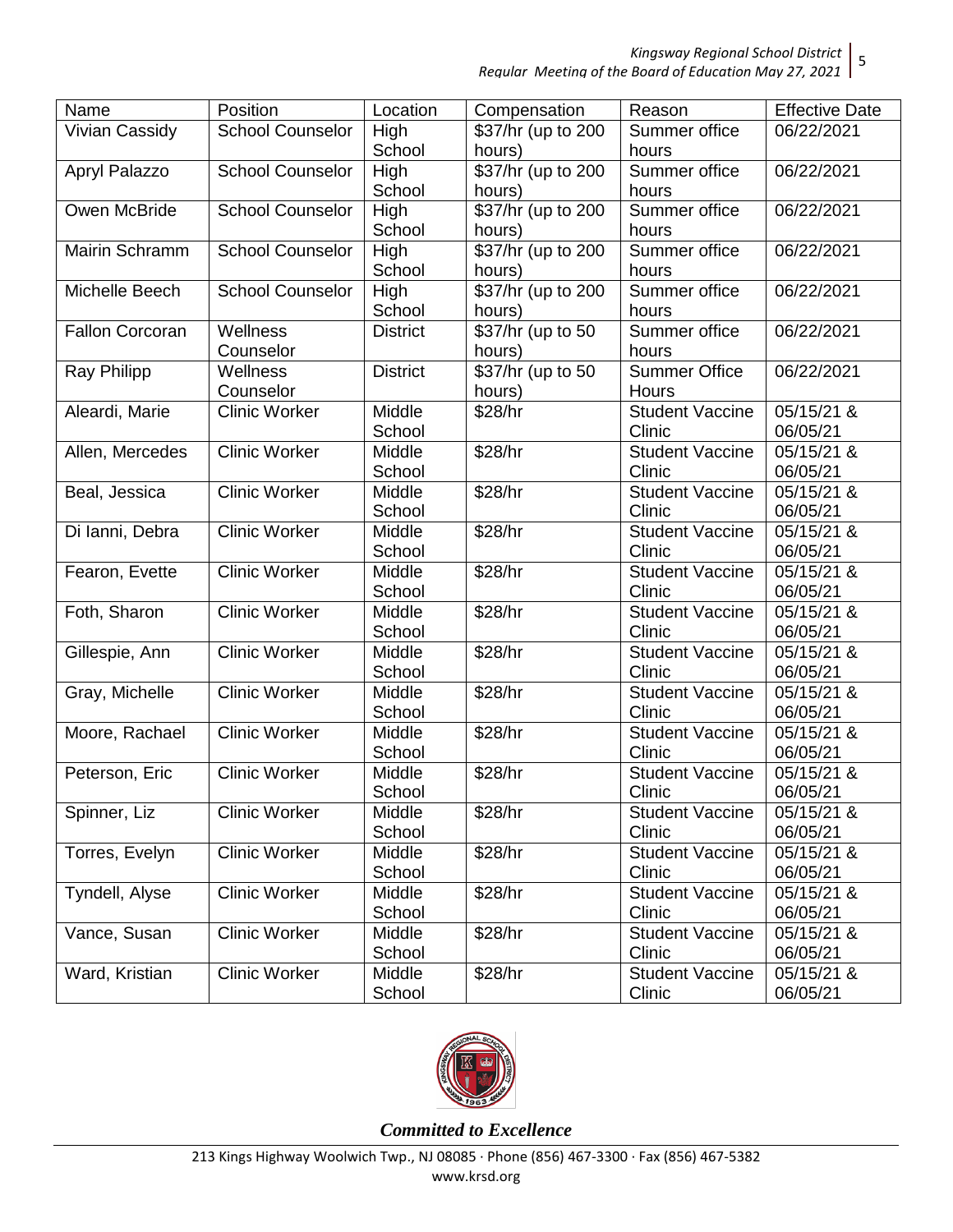*Regular Meeting of the Board of Education May 27, 2021* 6

| Name             | Position      | Location |                        | Reason             | <b>Effective Date</b> |
|------------------|---------------|----------|------------------------|--------------------|-----------------------|
|                  |               | Middle   | Compensation           |                    |                       |
| Baney, Danielle  | School        |          | \$37/hr (Up to 120     | <b>CST Summer</b>  | 06/22/2021-           |
|                  | Psychologist  | School   | hours)                 | <b>Hours</b>       | 08/31/2021            |
| Scurry, Tiffany  | Social Worker | Middle   | \$37/hr (Up to 120     | <b>CST Summer</b>  | 06/22/2021-           |
|                  |               | School   | hours)                 | Hours              | 08/31/2021            |
| Campbell, Laura  | <b>LDTC</b>   | Middle   | \$37/hr (Up to 120     | <b>CST Summer</b>  | 06/22/2021-           |
|                  |               | School   | hours)                 | Hours              | 08/31/2021            |
| DiGiovanni,      | Social Worker | High     | \$37/hr (Up to 120     | <b>CST Summer</b>  | 06/22/2021-           |
| Maria            |               | School   | hours)                 | Hours              | 08/31/2021            |
| Fenimore,        | School        | High     | \$37/hr (Up to 120     | <b>CST Summer</b>  | 06/22/2021-           |
| Joanellen        | Psychologist  | School   | hours)                 | Hours              | 08/31/2021            |
| Lachall, Melissa | School        | High     | \$37/hr (Up to 120     | CST Summer         | 06/22/2021-           |
|                  | Psychologist  | School   | hours)                 | Hours              | 08/31/2021            |
| Bedisky,         | <b>LDTC</b>   | High     | \$37/hr (Up to 120     | <b>CST Summer</b>  | 06/22/2021-           |
| Christina        |               | School   | hours)                 | Hours              | 08/31/2021            |
| Falvey, Holly    | Teacher       | High     | \$37/hr (Up tp 50      | Curriculum         | 07/01/2021-           |
|                  |               | School   | hours)                 | Writing: Team      | 06/30/2021            |
|                  |               |          |                        | <b>Scholastics</b> |                       |
|                  |               |          |                        | Seminar 9          |                       |
| Morales, Karla   | Teacher       | High     | \$37/hr (Up tp 50      | Curriculum         | 07/01/2021-           |
|                  |               | School   | hours)                 | Writing: Team      | 06/30/2021            |
|                  |               |          |                        | <b>Scholastics</b> |                       |
|                  |               |          |                        | Seminar 10         |                       |
| Falvey, Holly    | Teacher       | High     | \$37/hr (Up tp         | Curriculum         | 07/01/2021-           |
|                  |               | School   | 25 hours)              | Writing: Team      | 06/30/2021            |
|                  |               |          |                        | <b>Scholastics</b> |                       |
|                  |               |          |                        | Seminar 11         |                       |
|                  |               |          |                        |                    | 07/01/2021-           |
| Morales, Karla   | Teacher       | High     | $\sqrt{$37/hr}$ (Up tp | Curriculum         |                       |
|                  |               | School   | 25 hours)              | Writing: Team      | 06/30/2021            |
|                  |               |          |                        | <b>Scholastics</b> |                       |
|                  |               |          |                        | Seminar 11         |                       |
| Havers, Bobbi-   | Teacher       | High     | \$37/hr (Up tp 50      | Curriculum         | 07/01/2021-           |
| Jean             |               | School   | hours)                 | Writing: English   | 06/30/2021            |
|                  |               |          |                        | Composition        |                       |
| Fitzpatrick,     | Library Media | High     | $\sqrt{$37/hr}$ (Up tp | Curriculum         | 07/01/2021-           |
| Colleen          | Specialist    | School   | 25 hours)              | Writing: Social &  | 06/30/2021            |
|                  |               |          |                        | Digital Media      |                       |
|                  |               |          |                        | Awareness          |                       |
| Cunningham,      | Teacher       | Middle   | \$37/hr (Up tp         | Curriculum         | 07/01/2021-           |
| Erin             |               | School   | 18 hours)              | Writing: French    | 06/30/2021            |
|                  |               |          |                        | 1A & 1B            |                       |
| Kocis, Nancy     | Teacher       | High     | \$37/hr (Up tp         | Curriculum         | 07/01/2021-           |
|                  |               | School   | 2 hours)               | Writing: French    | 06/30/2021            |
|                  |               |          |                        | 1A & 1B            |                       |

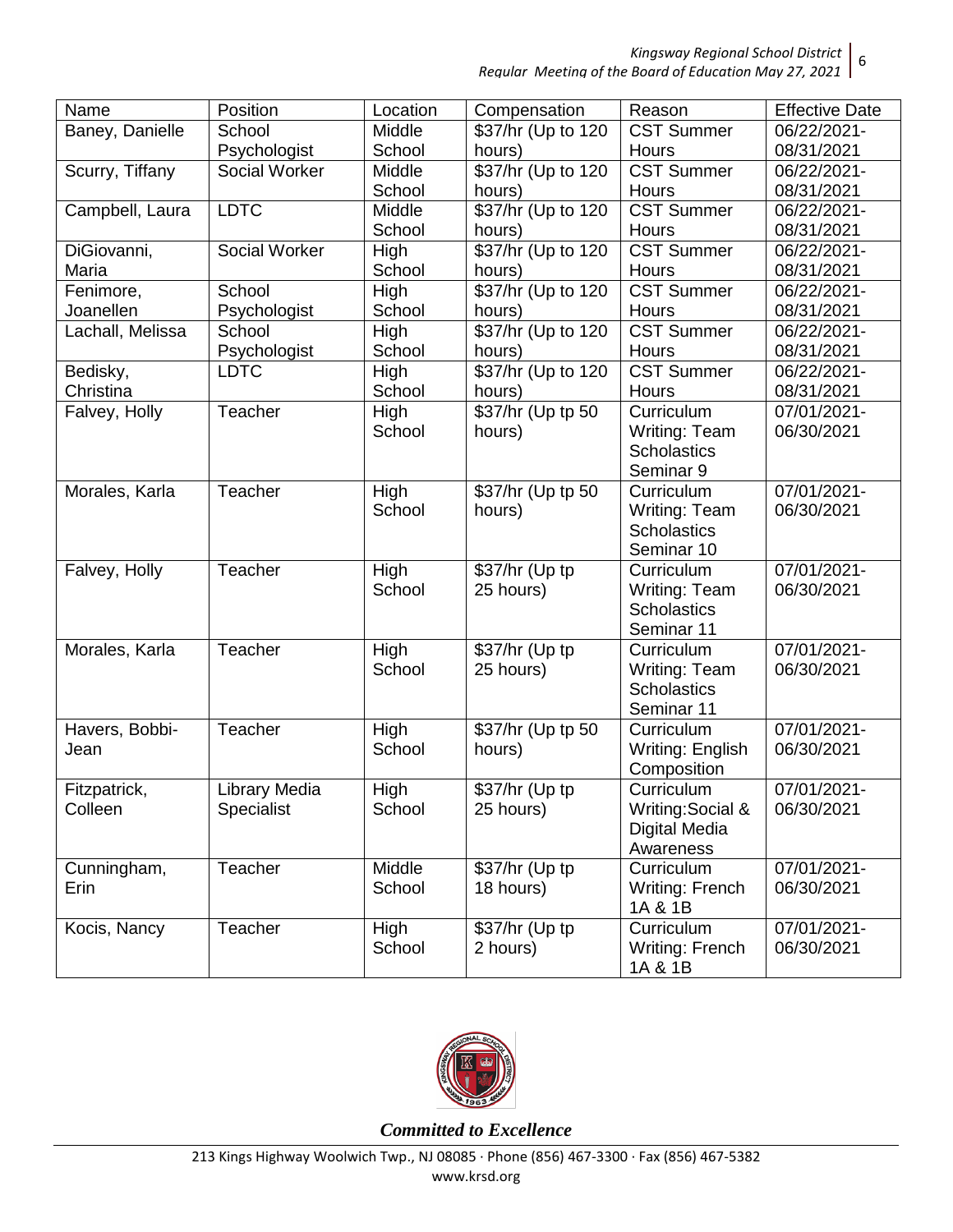*Regular Meeting of the Board of Education May 27, 2021* 7

| Name                   | Position | Location              | Compensation                | Reason                                                                 | <b>Effective Date</b>     |
|------------------------|----------|-----------------------|-----------------------------|------------------------------------------------------------------------|---------------------------|
| Duca, Allie            | Teacher  | High<br>School        | \$37/hr (Up tp 10<br>hours) | Curriculum<br>Writing: Italian<br>1A & 1B                              | 07/01/2021-<br>06/30/2021 |
| Leto, Amanda           | Teacher  | Middle<br>School      | \$37/hr (Up tp 10<br>hours) | Curriculum<br>Writing: Italian<br>1A & 1B                              | 07/01/2021-<br>06/30/2021 |
| Barnes,<br>Jacqueline  | Teacher  | Middle<br>School      | \$37/hr (Up tp 20<br>hours) | Curriculum<br>Writing: Spanish<br>1A & 1B                              | 07/01/2021-<br>06/30/2021 |
| Taylor, Alexandra      | Teacher  | <b>High</b><br>School | \$37/hr (Up tp 20<br>hours) | Curriculum<br>Writing: STEM<br>Seminar                                 | 07/01/2021-<br>06/30/2021 |
| Ilconich, Dean         | Teacher  | High<br>School        | \$37/hr (Up tp 50<br>hours) | Curriculum<br><b>Writing: Botany</b>                                   | 07/01/2021-<br>06/30/2021 |
| Wojtkowiak,<br>Kristen | Teacher  | High<br>School        | \$37/hr (Up tp<br>25 hours) | Curriculum<br>Writing:<br>Accounting with<br><b>QuickBooks</b>         | 07/01/2021-<br>06/30/2021 |
| Sittineri, Robert      | Teacher  | High<br>School        | \$37/hr (Up tp 20<br>hours) | Curriculum<br>Writing: College<br>and Career<br>Seminar                | 07/01/2021-<br>06/30/2021 |
| Delaney, Jeanie        | Teacher  | High<br>School        | \$37/hr (Up tp 20<br>hours) | Curriculum<br>Writing: BLA<br>Seminar                                  | 07/01/2021-<br>06/30/2021 |
| Wojtkowiak,<br>Kristen | Teacher  | High<br>School        | \$37/hr (Up tp 20<br>hours) | Curriculum<br>Writing: BLA<br>Seminar                                  | 07/01/2021-<br>06/30/2021 |
| Orr, Michael           | Teacher  | Middle<br>School      | \$37/hr (Up tp 20<br>hours) | Curriculum<br>Writing:<br><b>Business &amp;</b><br>Computer<br>Science | 07/01/2021-<br>06/30/2021 |
| Morales, Karla         | Teacher  | High<br>School        | \$37/hr (Up tp<br>25 hours) | <b>Equity Council</b>                                                  | 06/28/2021-<br>06/30/2021 |
| Havers, Bobbi          | Teacher  | High<br>School        | \$37/hr (Up tp<br>25 hours) | <b>Equity Council</b>                                                  | 06/28/2021-<br>06/30/2021 |
| Robinson,<br>Lamont    | Teacher  | High<br>School        | \$37/hr (Up tp<br>25 hours) | <b>Equity Council</b>                                                  | 06/28/2021-<br>06/30/2021 |
| Wratchford,<br>Kaitlyn | Teacher  | High<br>School        | \$37/hr (Up tp<br>25 hours) | <b>Equity Council</b>                                                  | 06/28/2021-<br>06/30/2021 |
| Hannigan,<br>Amanda    | Teacher  | Middle<br>School      | \$37/hr (Up tp<br>25 hours) | <b>Equity Council</b>                                                  | 06/28/2021-<br>06/30/2021 |

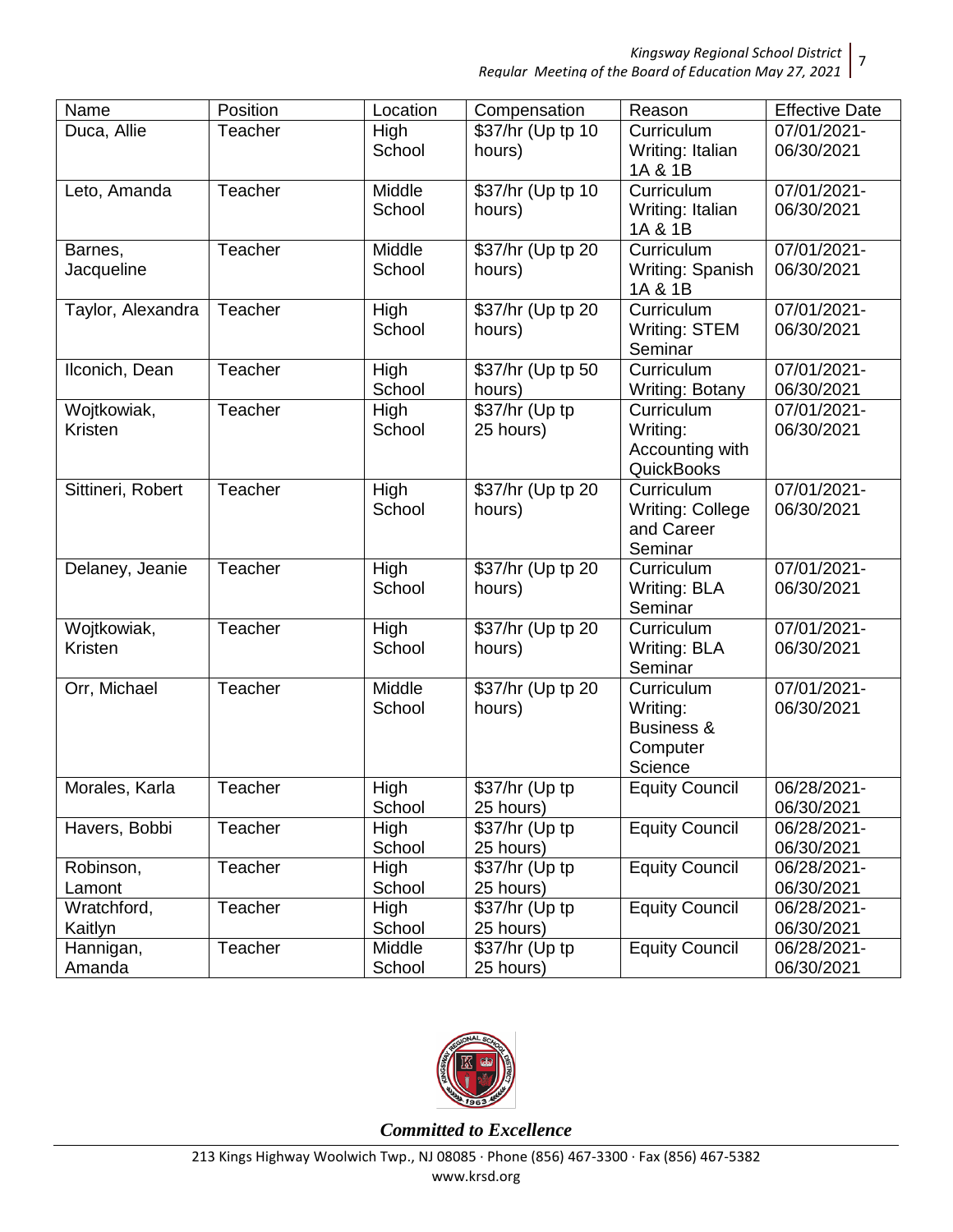| Name             | Position                 | Location | Compensation               | Reason                | <b>Effective Date</b> |
|------------------|--------------------------|----------|----------------------------|-----------------------|-----------------------|
| Saponara,        | <b>School Counselor</b>  | High     | \$37/hr (Up tp             | Equity Council        | 06/28/2021-           |
| Victoria         |                          | School   | 25 hours)                  |                       | 06/30/2021            |
| Tomforde, Jayne  | Teacher                  | High     | \$37/hr (Up tp             | <b>Equity Council</b> | 06/28/2021-           |
|                  |                          | School   | 25 hours)                  |                       | 06/30/2021            |
| Martino, Nick    | Teacher                  | High     | \$37/hr (Up tp             | <b>Equity Council</b> | 06/28/2021-           |
|                  |                          | School   | 25 hours)                  |                       | 06/30/2021            |
| Miller, Nicole   | Teacher                  | High     | \$37/hr (Up tp             | <b>Equity Council</b> | 06/28/2021-           |
|                  |                          | School   | 25 hours)                  |                       | 06/30/2021            |
| DuBose, Tia      | Teacher                  | Middle   | \$37/hr (Up tp             | <b>Equity Council</b> | 06/28/2021-           |
|                  |                          | School   | 25 hours)                  |                       | 06/30/2021            |
| Marchetti, Dawn  | Teacher                  | High     | $\overline{$37/hr}$ (Up tp | <b>Equity Council</b> | 06/28/2021-           |
|                  |                          | School   | 25 hours)                  |                       | 06/30/2021            |
| Shelley, Allison | Teacher                  | High     | \$37/hr (Up tp             | <b>Equity Council</b> | 06/28/2021-           |
|                  |                          | School   | 25 hours)                  |                       | 06/30/2021            |
| Knott, Patricia  | Math Teacher             | Middle   | \$37/hr                    | <b>Summer School</b>  | 07/12/2021-           |
|                  |                          | School   |                            |                       | 08/19/2021            |
| Hannigan,        | Special Education        | Middle   | \$37/hr                    | <b>Summer School</b>  | 07/12/2021-           |
| Amanda           | Teacher                  | School   |                            |                       | 08/19/2021            |
| Bittmann, Joseph | <b>Special Education</b> | Middle   | \$37/hr                    | <b>Summer School</b>  | 07/12/2021-           |
|                  | Teacher                  | School   |                            |                       | 08/19/2021            |
| Kuroda, Tara     | <b>Science Teacher</b>   | Middle   | \$37/hr                    | <b>Summer School</b>  | 07/12/2021-           |
|                  |                          | School   |                            |                       | 08/19/2021            |
| DuBose, Tia      | Math Teacher             | Middle   | \$37/hr                    | <b>Summer School</b>  | 07/12/2021-           |
|                  |                          | School   |                            |                       | 08/19/2021            |
| Van Der Wall,    | <b>Social Studies</b>    | Middle   | \$37/hr                    | <b>Summer School</b>  | 07/12/2021-           |
| Zachary          | Teacher                  | School   |                            |                       | 08/19/2021            |
| Heil, Edward     | Math Teacher             | Middle   | \$37/hr                    | <b>Summer School</b>  | 07/12/2021-           |
|                  |                          | School   |                            |                       | 08/19/2021            |
| Dunn, Sean       | <b>Social Studies</b>    | High     | \$37/hr                    | <b>Summer School</b>  | 07/12/2021-           |
|                  | Teacher                  | School   |                            |                       | 08/19/2021            |
| Morales, Karla   | <b>Social Studies</b>    | High     | \$37/hr                    | Summer School         | 07/12/2021-           |
|                  | Teacher                  | School   |                            |                       | 08/19/2021            |
| Cressman,        | Math Teacher             | High     | \$37/hr                    | <b>Summer School</b>  | 07/12/2021-           |
| Robert           |                          | School   |                            |                       | 08/19/2021            |
| Syed, Farid      | Health/PE                | High     | \$37/hr                    | <b>Summer School</b>  | 07/12/2021-           |
|                  | Teacher                  | School   |                            |                       | 08/19/2021            |
| Tyndell, Alyse   | <b>Special Education</b> | High     | \$37/hr                    | Summer School         | 07/12/2021-           |
|                  | Teacher                  | School   |                            |                       | 08/19/2021            |
| Lowry, Lana      | Health/PE                | High     | \$37/hr                    | Summer School         | 07/12/2021-           |
|                  | Teacher                  | School   |                            |                       | 08/19/2021            |
| Havers, Bobbi    | <b>ELA Teacher</b>       | High     | \$37/hr                    | <b>Summer School</b>  | 07/12/2021-           |
|                  |                          | School   |                            |                       | 08/19/2021            |
| Miles, Kathy     | Math Teacher             | High     | \$37/hr                    | Summer School         | 07/12/2021-           |
|                  |                          | School   |                            |                       | 08/19/2021            |

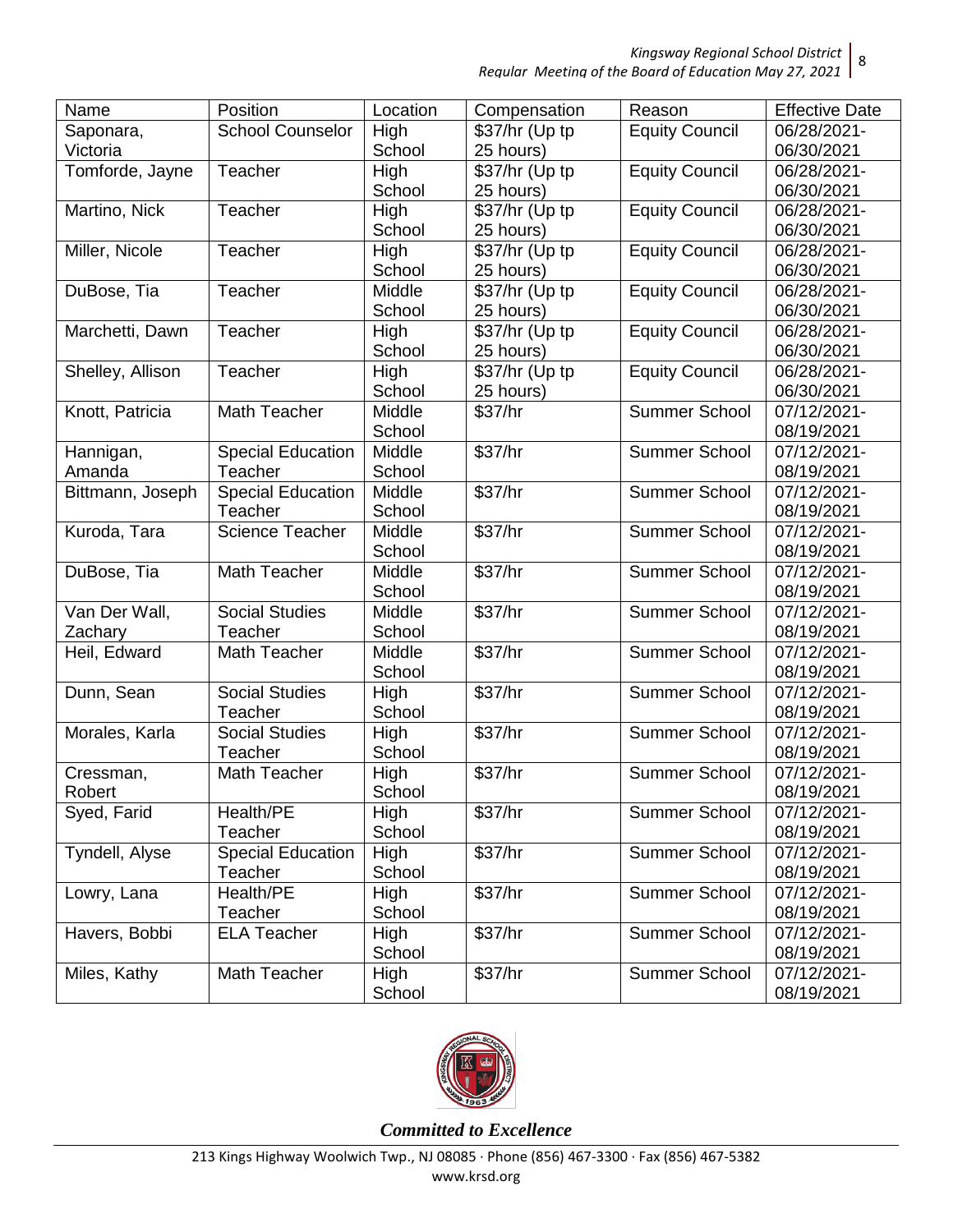| Name             | <b>Position</b>         | Location | Compensation | Reason               | <b>Effective Date</b> |
|------------------|-------------------------|----------|--------------|----------------------|-----------------------|
| Healy, Matthew   | Health/PE               | High     | \$37/hr      | <b>Summer School</b> | 07/12/2021-           |
|                  | Teacher                 | School   |              |                      | 08/19/2021            |
| Croce, Alexa     | Math Teacher            | High     | \$37/hr      | Summer School        | 07/12/2021-           |
|                  |                         | School   |              |                      | 08/19/2021            |
| Beech, Michelle  | <b>School Counselor</b> | High     | \$37/hr      | <b>Summer School</b> | 07/12/2021-           |
|                  |                         | School   |              |                      | 08/19/2021            |
| Ludlam-Santiago, | <b>School Nurse</b>     | High     | \$37/hr      | <b>Summer School</b> | 07/12/2021-           |
| Chrissy          |                         | School   |              |                      | 08/19/2021            |

## Action (Consent): 4. Employment - Substitutes

BE IT RESOLVED, that the Kingsway Regional School District Board of Education approve the substitute staff members, as recommended by the Superintendent of Schools, contingent upon criminal history review clearance and issuance of appropriate certification where applicable:

| Name                          | <b>Position</b>                    | Department<br>(Location) | Compensation                                   | Reason        | <b>Effective Date</b>     |
|-------------------------------|------------------------------------|--------------------------|------------------------------------------------|---------------|---------------------------|
| Joseph Ivins                  | <b>Building</b><br>Substitute      | <b>High School</b>       | \$150/day                                      | Reappointment | 05/17/2021-<br>06/30/2021 |
| Michael<br><b>DiFrancesco</b> | Long Term<br>Substitute<br>Terpak) | Middle School            | \$258/day (Paid<br>through Kelly<br>Education) | Appointment   | 05/13/2021-<br>06/30/2021 |

#### Action (Consent): 5. Practicum, Student Teachers, Visitation, and Internships

BE IT RESOLVED, that the Kingsway Regional School District Board of Education approve the Practicum, Student Teachers, Visitation and Internships, as recommended by the Superintendent of Schools:

| <u>UNUUTI TUUTIUTU, VIDINNITTUIN IITUTIUTUU ILUUTIITUTUU PY ITU UUPUITINTIUTIUTI UTUUTUU.</u> |             |                          |             |                          |                        |
|-----------------------------------------------------------------------------------------------|-------------|--------------------------|-------------|--------------------------|------------------------|
| Name                                                                                          | Location    | <b>Position</b>          | Cooperating | Reason                   | <b>Effective Dates</b> |
|                                                                                               |             |                          | Teacher     |                          |                        |
| Kristina                                                                                      | Middle      | <b>School Counseling</b> | Antoinette  | <b>School Counseling</b> | 08/30/2021-            |
| <b>Bullock</b>                                                                                | School      | Internship               | Henry       | Internship Fall Semester | 12/12/2021             |
| Meredith                                                                                      | Middle/High | <b>CST</b> Internship    | Christina   | Field Experience - Rowan | 07/06/2021-            |
| Keller                                                                                        | School      |                          | Bedisky     | University               | 08/30/2021             |

Action (Consent): 6. Leaves of Absence

Resolved that the Kingsway Regional School District Board of Education approve the leaves of absence(s), as recommended by the Superintendent of Schools:

| Name    | <b>Position</b>          | Location | Reason                                     | <b>Effective Dates</b> |
|---------|--------------------------|----------|--------------------------------------------|------------------------|
| Laura   | <b>Special Education</b> | Middle   | Maternity Leave (Utilizing 29 Sick Days, 2 | 04/29/2021-            |
| Terpak  | Teacher                  | School   | Personal days, Remainder Unpaid)           | 01/02/2022             |
| Sarah   | <b>English Teacher</b>   | High     | Maternity Leave (Utilizing 30 Sick Days,   | 09/01/2021-            |
| Schugar |                          | School   | <b>Remainder Unpaid)</b>                   | 05/09/2022             |

Action (Consent): 7. Change of Status (Name change, rescind position, corrections, trarsfers, guide movement)

Resolved that the Kingsway Regional School District Board of Education approve the changes in status, as recommended by the Superintendent of Schools:

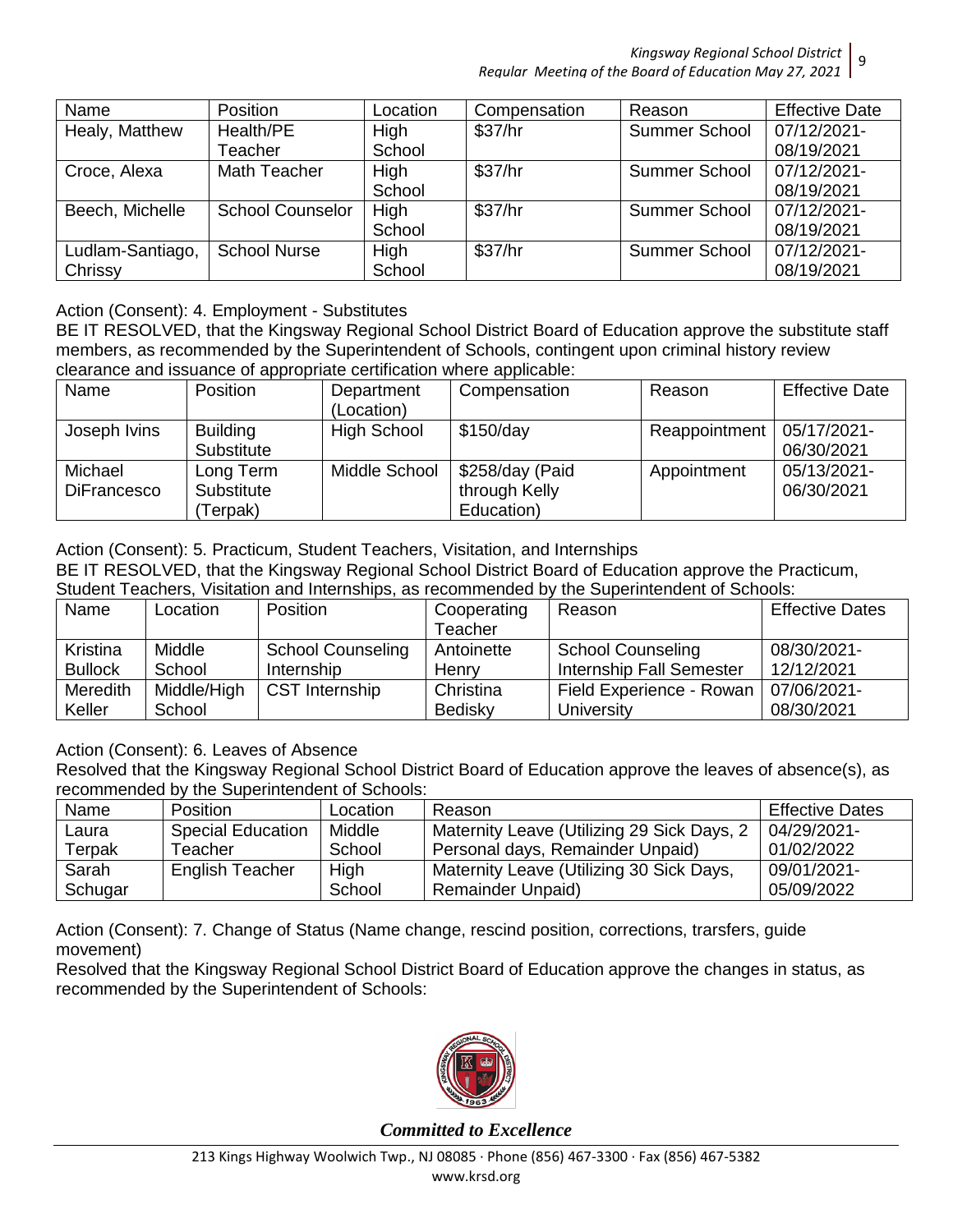| Name               | <b>Position</b>       | Location           | Reason                                                  | Effective<br>Date |
|--------------------|-----------------------|--------------------|---------------------------------------------------------|-------------------|
| <b>Brad Bailey</b> | Chess Club<br>Advisor | <b>High School</b> | Rescind Appointment (Was not able to<br>run chess club) | 05/20/2021        |
| Whitney<br>Widger  | Special<br>Education  | Middle<br>School   | Step/level move: Step 5/MA + 30;<br>\$61,307.00         | 5/20/2021         |

Action (Consent): 8. Supplemental Compensation

BE IT RESOLVED, that the Kingsway Regional Board of Education approve supplemental compensation as follows as recommended by the Superintendent of Schools

Patricia White - \$1,161.46 per pay retroactive to 4/1/21 through 6/30/21. Total of \$6,968.75 Temporary assumption of Director of Student Transportation responsibilities.

## Action (Consent): 9. Termination

Motion to retroactively approve paid administrative leave for employee #4973, from May 7, 2021 through May 28, 2021, and terminate the employment of employee #4973 effective May 28, 2021. Employee's name is on file in Board Secretary's Office.

## J. Finance

Action (Consent): 1. Budget Line Item Transfers

Resolved that the Kingsway Regional School District Board of Education ratify the line item transfers listed below for the 2020-2021 fiscal year as recommended by the Superintendent of Schools:

| To Account                | From Account              | Amount | Justification                  |
|---------------------------|---------------------------|--------|--------------------------------|
| 11-401-100-500-20-093-050 | 11-401-100-500-20-094-050 | \$175  | Newspaper Virtual Training     |
| 11-402-100-600-20-036-050 | 11-000-213-580-10-041-050 | \$251  | Touchpads in the South Gym and |
| 11-402-100-600-20-036-050 | 11-000-213-600-10-041-050 | \$167  | Scoreboard Replacement         |
| 11-402-100-600-20-036-050 | 11-000-213-600-20-041-050 | \$1070 |                                |
| 11-402-100-600-20-036-050 | 11-401-100-600-20-035-050 | \$697  |                                |
| 11-402-100-600-20-036-050 | 11-401-100-800-20-035-050 | \$405  |                                |
| 11-402-100-600-20-036-050 | 11-402-100-500-20-068-050 | \$1188 |                                |
| 11-402-100-600-20-036-050 | 11-402-100-500-20-075-050 | \$2469 |                                |
| 11-402-100-600-20-036-050 | 11-402-100-500-20-078-050 | \$2000 |                                |
| 11-402-100-600-20-036-050 | 11-402-100-500-20-079-050 | \$2000 |                                |
| 11-402-100-600-20-036-050 | 11-402-100-500-20-081-050 | \$1625 |                                |
| 11-402-100-600-20-036-050 | 11-402-100-580-20-036-050 | \$7300 |                                |
| 11-402-100-600-20-036-050 | 11-402-100-600-20-039-050 | \$687  |                                |
| 11-402-100-600-20-036-050 | 11-402-100-600-20-060-050 | \$2337 |                                |
| 11-402-100-600-20-036-050 | 11-402-100-600-20-068-050 | \$15   |                                |
| 11-402-100-600-20-036-050 | 11-402-100-600-20-069-050 | \$301  |                                |
| 11-402-100-600-20-036-050 | 11-402-100-600-20-070-050 | \$190  |                                |
| 11-402-100-600-20-036-050 | 11-402-100-600-20-072-050 | \$2977 |                                |
| 11-402-100-600-20-036-050 | 11-402-100-600-20-074-050 | \$34   |                                |
| 11-402-100-600-20-036-050 | 11-402-100-600-20-076-050 | \$1352 |                                |
| 11-402-100-600-20-036-050 | 11-402-100-600-20-077-050 | \$884  |                                |
| 11-402-100-600-20-036-050 | 11-402-100-600-20-081-050 | \$848  |                                |
| 11-402-100-600-20-036-050 | 11-402-100-600-20-082-050 | \$28   |                                |

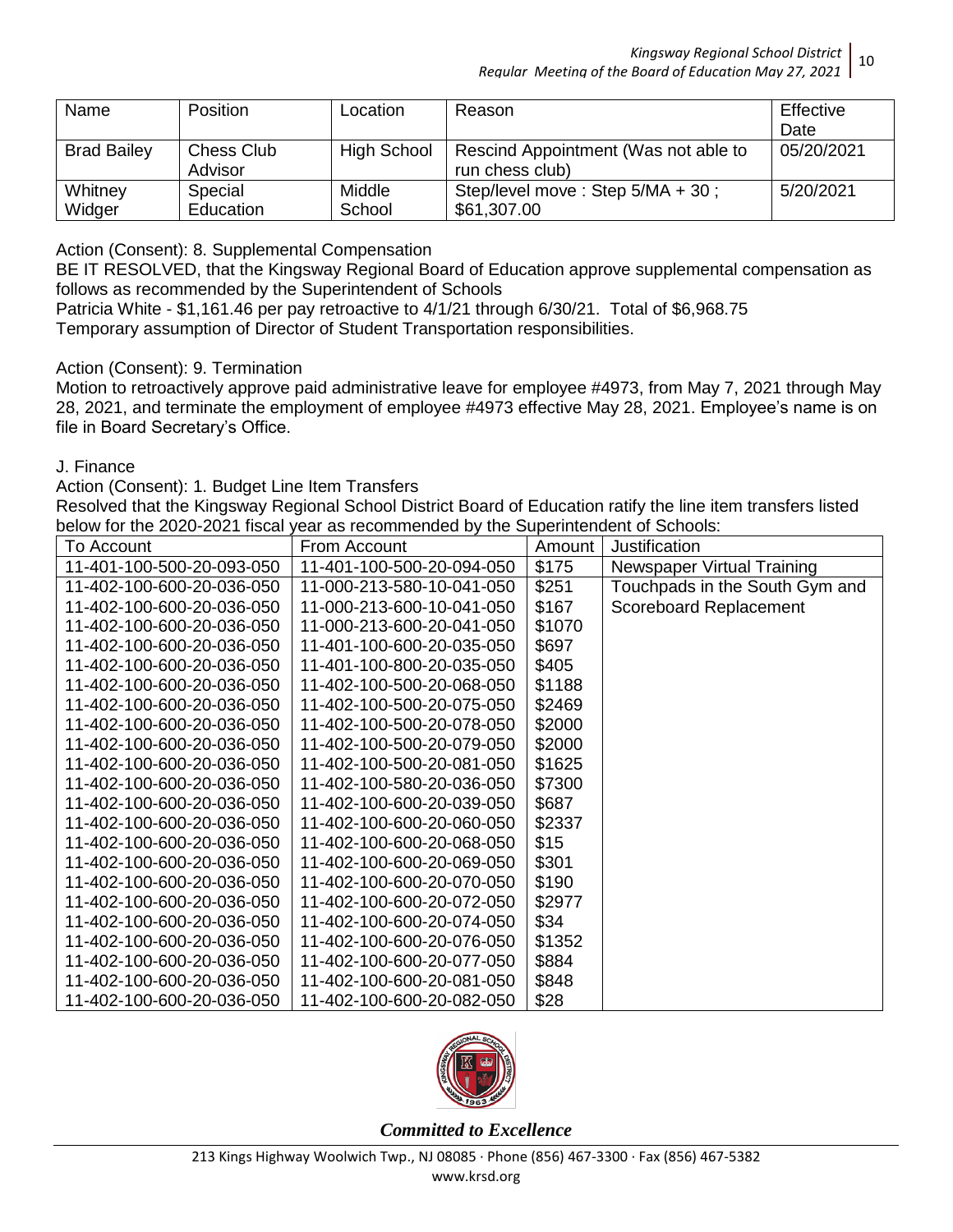| To Account                | From Account              | Amount  | Justification                        |
|---------------------------|---------------------------|---------|--------------------------------------|
| 11-402-100-600-20-036-050 | 11-402-100-600-20-083-050 | \$2331  |                                      |
| 11-402-100-600-20-036-050 | 11-402-100-800-20-036-050 | \$6000  |                                      |
| 11-402-100-600-20-036-050 | 11-402-100-800-20-039-050 | \$122   |                                      |
| 11-402-100-600-20-036-050 | 11-402-100-800-20-083-050 | \$1000  |                                      |
| 11-402-100-600-20-036-050 | 12-402-100-730-20-039-050 | \$2500  |                                      |
| 11-000-263-420-20-054     | 11-000-100-568-70-050     | \$20000 | Varsity Baseball and Softball Field  |
|                           |                           |         | <b>Repairs</b>                       |
| 11-000-216-320-10-044     | 11-000-100-565-50-044     | \$60000 | <b>Speech Services</b>               |
| 11-401-100-600-20-094-050 | 11-402-100-600-20-036-050 | \$3500  | <b>School Play</b>                   |
| 11-401-100-500-20-094-050 | 11-402-100-500-20-036-050 | \$2705  |                                      |
| 11-000-240-800-20-049-050 | 11-000-213-300-20-041-050 | \$2800  | <b>Memorial Day Virtual Ceremony</b> |

## Action (Consent): 2. Payment of Claims

Resolved that the Kingsway Regional School District Board of Education certified the list of claims as set forth on the bill list dated 3/31/2021 for goods received and services rendered by approved for payment in the amount of \$1,189,902.60

Resolved that the Kingsway Regional School District Board of Education certified the list of claims as set forth on the bill list dated 5/24/2021 for goods received and services rendered by approved for payment in the amount of \$1,315,782.90.

Action (Consent): 3. Board Secretary's Certification

Pursuant to N.J.A.C. 6:23-22.12(c)3, the Board Secretary hereby certifies that as of April 30, 2021 the total of encumbrances and expenditures for each line item account do not exceed the line item appropriation established by the Board of Education.

Action (Consent): 4. Receipt and Acceptance of Board Secretary's Monthly Report Resolved that the Kingsway Regional School District Board of Education accept as filed the Business Administrator/Board Secretary's financial report as of March 31, 2021, and;

Be it further resolved that pursuant to N.J.A.C 6A:23-2.11(c)4 no major account or fund has been over expended as of March 31, 2021 based upon the Board Secretary's certification and that sufficient funds are available to meet the district's financial obligations for the remainder of the fiscal year.

Action (Consent): 5. Receipt and Acceptance of Student Activity and Athletic Account Financial Reports Resolved that the Kingsway Regional School District Board of Education accept as filed the Kingsway Regional Middle School Student Activities financial report for the period ending April 30, 2021.

Resolved that the Kingsway Regional School District Board of Education accept as filed the Kingsway Regional High School Student Activities financial report for the period ending April 30, 2021.

Resolved that the Kingsway Regional School District Board of Education accept as filed the Kingsway Regional School District Athletic Account financial report for the period ending April 30, 2021. Action (Consent): 6. Tax Payment Schedule of 2021-2022



*Committed to Excellence*

11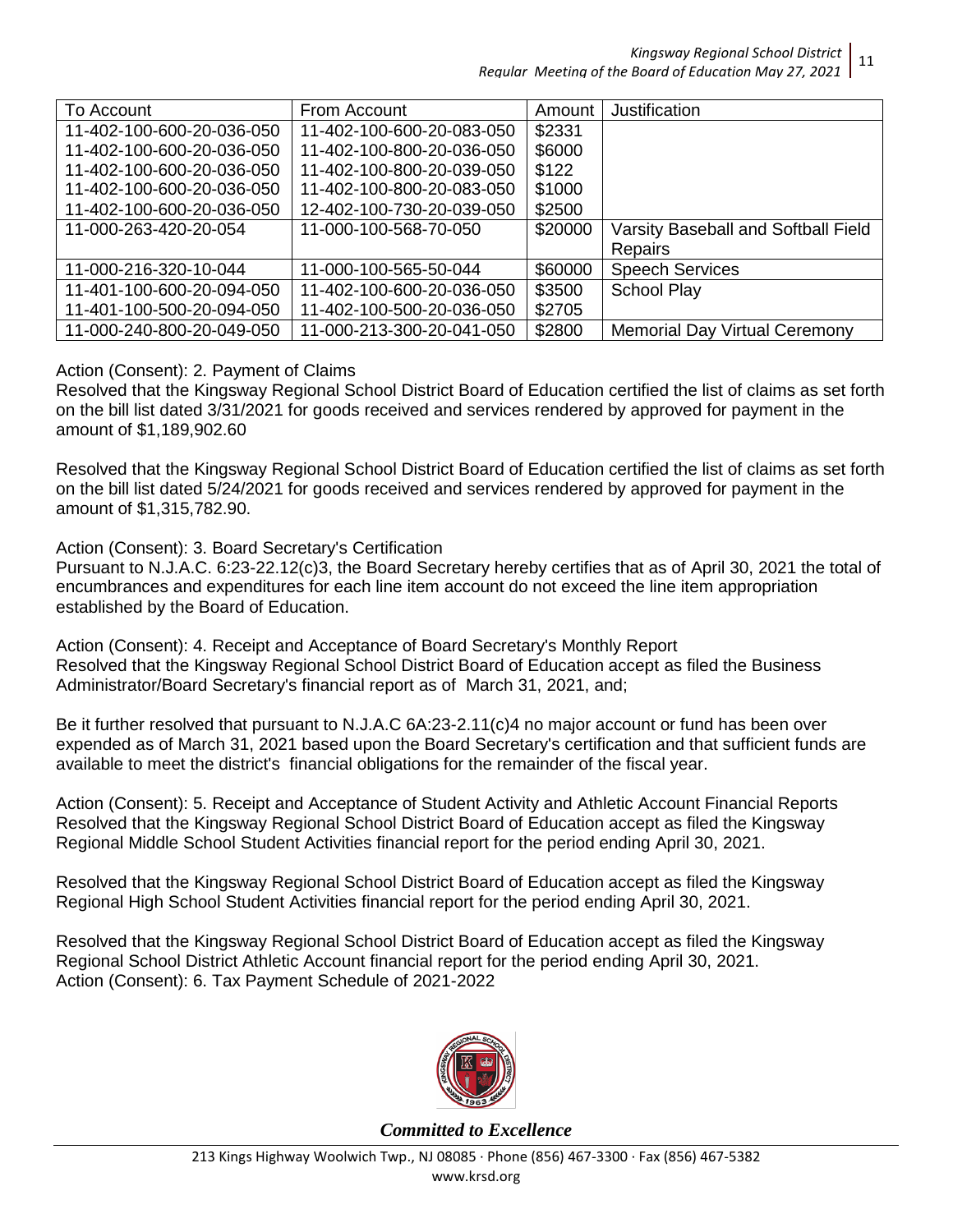|                     | SUIGUUG IO TECENG CUITEIII EXPENSE ANU UEDI SENICE IAX IEVY TOI ING ZUZT-ZZ SUIDOI YEAT. |                  |                |                  |
|---------------------|------------------------------------------------------------------------------------------|------------------|----------------|------------------|
| Date                | <b>Woolwich Township</b>                                                                 | East Greenwich   | South Harrison | Swedesboro       |
| 7/10/2021           | 995,559.58<br>\$                                                                         | 751,085.25<br>\$ | 256,858.50     | 146,142.33<br>\$ |
| 8/10/2021           | \$<br>995,559.58                                                                         | 751,085.25<br>\$ | 256,858.50     | 146,142.33<br>\$ |
| 9/10/2021           | \$<br>995,559.58                                                                         | 751,085.25<br>\$ | 256,858.50     | \$<br>146,142.33 |
| 10/10/2021          | \$<br>995,559.58                                                                         | 751,085.25<br>\$ | 256,858.50     | \$<br>146,142.33 |
| 11/10/2021          | \$<br>995,559.58                                                                         | \$<br>751,085.25 | 256,858.50     | 146,142.33<br>\$ |
| 12/10/2021          | \$<br>995,559.58                                                                         | \$<br>751,085.25 | 256,858.50     | \$<br>146,142.33 |
| 1/10/20202          | \$<br>995,559.58                                                                         | \$<br>751,085.25 | 256,858.50     | \$<br>146,142.33 |
| 2/10/2022           | \$<br>995,559.58                                                                         | 751,085.25<br>\$ | 256,858.50     | \$<br>146,142.33 |
| 3/10/2022           | \$<br>995,559.58                                                                         | \$<br>751,085.25 | 256,858.50     | \$<br>146,142.33 |
| 4/10/2022           | \$<br>995,559.58                                                                         | \$<br>751,085.25 | 256,858.50     | \$<br>146,142.33 |
| 5/10/2022           | \$<br>995,559.58                                                                         | \$<br>751,085.25 | 256,858.50     | 146,142.33<br>\$ |
| 6/10/2022           | \$<br>995,559.58                                                                         | 751,085.25<br>\$ | 256,858.50     | \$<br>146,142.33 |
| Total               | \$11,946,715.00                                                                          | \$9,013,023.00   | \$3,082,302.00 | \$1,753,708.00   |
| <b>General Fund</b> | \$10,879,425.00                                                                          | \$8,207,822.00   | \$2,806,937.00 | \$1,597,036.00   |
| <b>Debt Service</b> | 1,067,290.00<br>S                                                                        | 805,201.00<br>S  | 275,365.00     | 156,672.00<br>\$ |

BE IT RESOLVED, that the Kingsway Regional School District Board of Education approve the payment schedule to receive current expense and debt service tax levy for the 2021-22 school year.

Action (Consent): 7. Appointment of Representatives Requesting Federal and State Funds BE IT RESOLVED, that the Kingsway School District Board of Education designate the Superintendent and Business Administrator/Board Secretary as the Board's agents to request state and federal funds pursuant to state and federal law for the period July 1, 2021 through June 30, 2022.

## Action (Consent): 8. Appointment of Board Officials

BE IT RESOLVED, that the Kingsway Regional School District Board of Education appoint the following Board Officials for the period July 1, 2021 through June 30, 2022 as listed below:

| <b>Affirmative Action Officers:</b>                                | Patricia Calandro              |
|--------------------------------------------------------------------|--------------------------------|
|                                                                    | Michael Schiff                 |
|                                                                    | <b>Charae Whetstone</b>        |
| Purchasing Agent Compliance Officer for Affirmative Action (PACO): | Jason Schimpf                  |
| 504 Committee Coordinator:                                         | <b>Michael Schiff</b>          |
| <b>Title IX Coordinator:</b>                                       | June Cioffi                    |
| Homeless Liaison:                                                  | Shanna Hoffman                 |
| <b>Issuing Officer for Working Papers:</b>                         | Marie Aleardi                  |
| Purchasing Agent Bid/Quote Threshold:                              | Jason Schimpf/\$44,000/\$6,600 |
| Asbestos Management & PEOSA Coordinator:                           | <b>Michael Shuster</b>         |
| Indoor Air Quality Designee:                                       | <b>Michael Shuster</b>         |
| Integrated Pest Management (IPM) Coordinator:                      | <b>Michael Shuster</b>         |
| <b>Right to Know Officer:</b>                                      | <b>Michael Shuster</b>         |
| Chemical Hygiene Officer:                                          | Megan Bruder                   |
| <b>Custodian of Public Records:</b>                                | Jason Schimpf                  |
| DCF Liaison High School:                                           | Owen McBride                   |
| DCF Liaison Middle School:                                         | <b>Theresa Kupsey</b>          |
| <b>Official for Investments and Wires:</b>                         | Jason Schimpf                  |

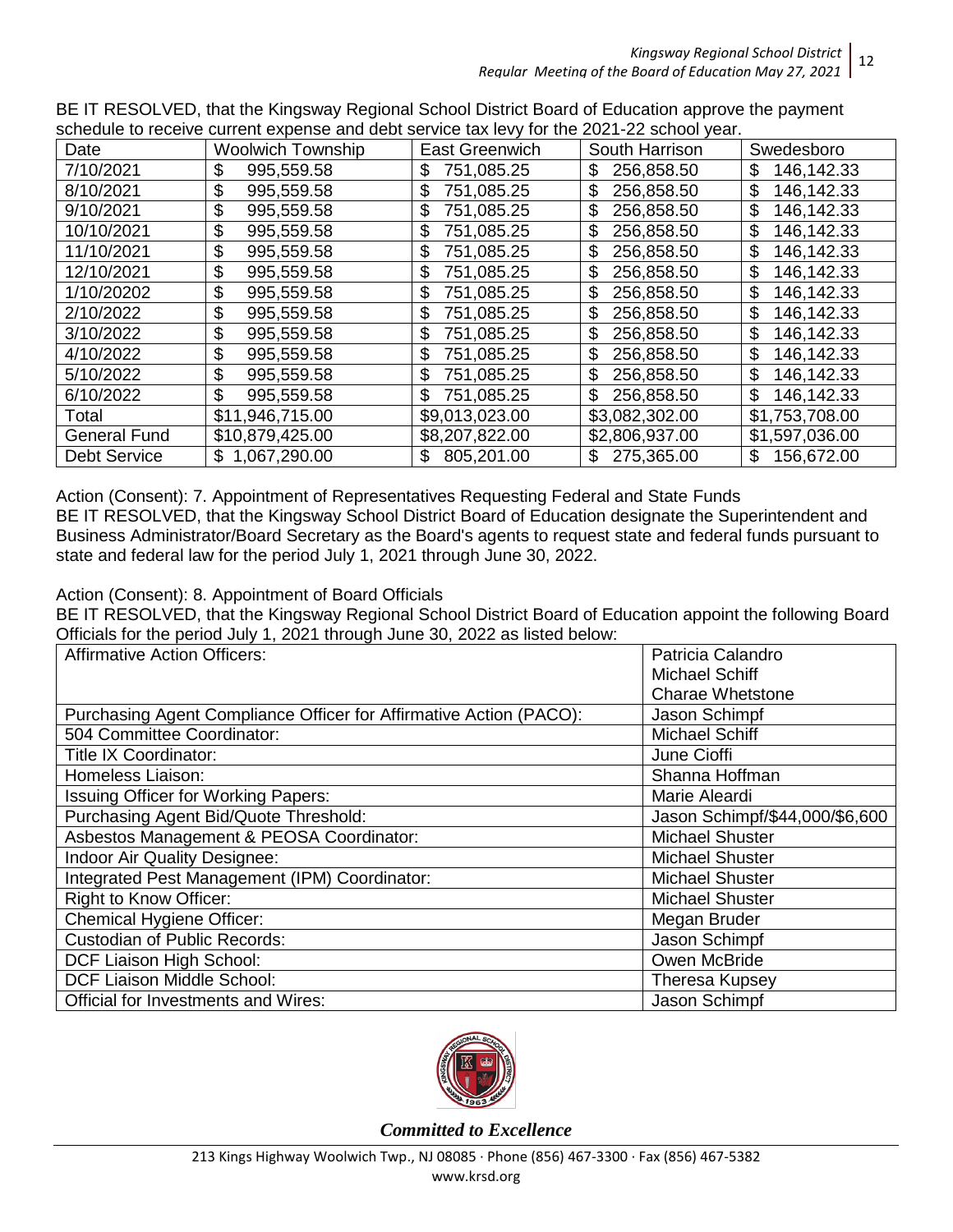Action (Consent): 9. Appointment of Professionals

BE IT RESOLVED, that the Kingsway Regional School District Board of Education appoint the following professionals for the period July 1, 2021 through June 30, 2022 (Fee schedules on file in the office of the Business Administrator) pursuant to NJSA 18A:18A-5(1):

| Auditor:                               | Holt McNally & Associates            |
|----------------------------------------|--------------------------------------|
| Attorney:                              | Weiner Law Group                     |
|                                        | Comegno Law Group, P.C.              |
| <b>Architect of Record:</b>            | <b>Garrison Architects</b>           |
| <b>Engineer of Record:</b>             | Federici & Akin, P.A.                |
| <b>Financial Advisor:</b>              | <b>Phoenix Advisors</b>              |
| <b>Bond Counsel:</b>                   | McManimon, Scotland Baumann          |
| School Physician:                      | Inspira Health Network               |
| Health Insurance Broker of Record      | Connor, Strong & Buckelew            |
| Insurance Broker of Record             | Connor, Strong, & Buckelew           |
| <b>Behavior/Educational Consultant</b> | <b>Brett DiNovi &amp; Associates</b> |
| <b>Psychiatric Evaluations</b>         | Hewitt Psychiatric, PC               |
| <b>Neurological Evaluations</b>        | Dennis Graham                        |

Action (Consent): 10. Designation of Superintendent: Transfer Authority

BE IT RESOLVED, that the Kingsway Regional School District Board of Education appoint as provided by N.J.S.A. 18A22-8.1 amended, the Superintendent or designee, be designated to approve such line item transfers as are necessary between Board of Education meetings, and that such transfers shall be reported to the Board of Education, ratified and duly recorded in the minutes of the next regularly scheduled meeting of the Board of Education.

Action (Consent): 11. Procurement of Goods and Services Through State Contract BE IT RESOLVED, that the Kingsway Regional School District Board of Education approve,

WHEREAS, Title 18A:18A-10 provides that, "A Board of Education, without advertising for bids, or after having rejected all bids obtained pursuant to advertising therefore, by resolution may purchase any goods or services pursuant to a contract or contracts for such goods or services entered into on behalf of the State by the Division of Purchase and Property, and

WHEREAS, the Kingsway Regional School District Board of Education desires to authorize its purchasing agent, for the period July 1, 2021 through June 30, 2022, to make any and all purchases necessary to meet the needs of the school district throughout the school year,

NOW THEREFORE BE IT RESOLVED, that the Kingsway Regional School District Board of Education does hereby authorize the district purchasing agent to make purchases of goods and services entered into on behalf of the State by the Division of Purchase and Property utilizing various vendors as awarded by said agency.

Action (Consent): 12. Designation of Official Website BE IT RESOLVED, that the Kingsway Regional School District Board of Education adopted as the official website of the district from July 1, 2021 through June 30, 2022:

www.krsd.org

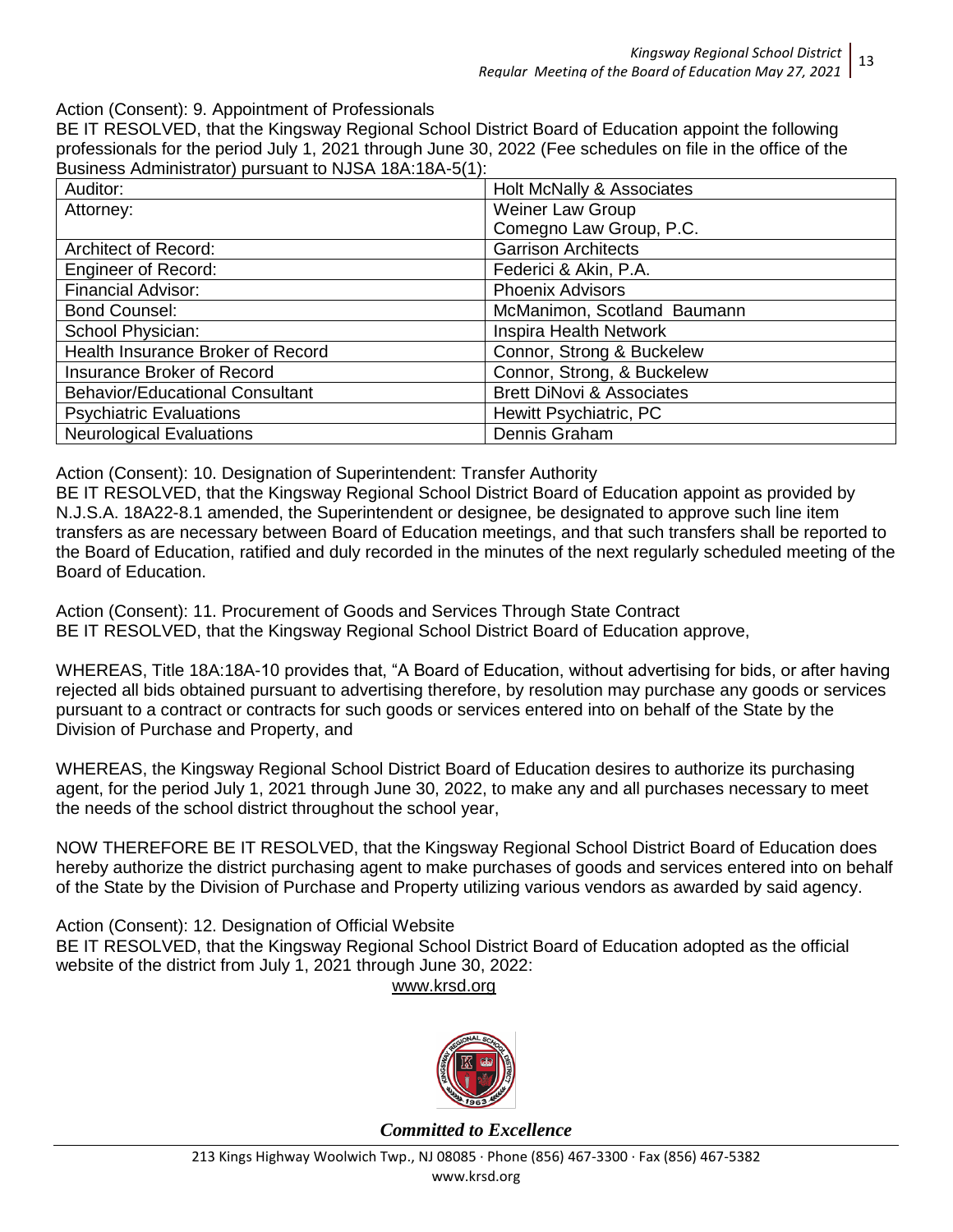Action (Consent): 13. Authorization to Pay Claims Between Meetings

BE IT RESOLVED, that the Kingsway Regional School District Board of Education approve authorization be granted to the School Business Administrator to pay claims between monthly meetings of the Board of Education and be ratified at its next regularly scheduled meeting in accordance with N.J.S.A. 18A:19-4.1 for the period July 1, 2021 through June 30, 2022.

Action (Consent): 14. District Travel Limitation for Regular Business Travel

BE IT RESOLVED, that the Kingsway Regional School District Board of Education establish a maximum annual limitation of \$1,500 for regular business travel for staff members and board of education members in accordance with board policy 6471 and P.L. 2007 c. 53 for the period July 1, 2021 through June 30, 2022.

Action (Consent): 15. Establishment of Petty Cash Funds

BE IT RESOLVED, that the Kingsway Regional School District Board of Education authorize the establishment of the following petty cash accounts in accordance with board policy 6620 for the period July 1, 2021 through June 30, 2022.

| Office                              | Amount     | Custodian              |
|-------------------------------------|------------|------------------------|
| Superintendent/SBA                  | \$5,000.00 | Jason Schimpf          |
| Superintendent                      | \$500.00   | Susan Vance            |
| <b>High School</b>                  | \$500.00   | Sue Barber             |
| Middle School                       | \$500.00   | Michele Tirado         |
| Transportation                      | \$500.00   | Patricia White         |
| <b>Curriculum &amp; Instruction</b> | \$500.00   | Anne Byrne             |
| <b>Buildings &amp; Grounds</b>      | \$500.00   | <b>Michael Shuster</b> |
| <b>High School Science</b>          | \$500.00   | Megan Bruder           |
| <b>CER</b>                          | \$500.00   | <b>Rachel Anderson</b> |
| <b>Business Leadership Academy</b>  | \$500.00   | <b>Balvir Singh</b>    |

Action (Consent): 16. Adoption of Chart of Accounts

BE IT RESOLVED, that the Kingsway Regional School District Board of Education adopt the Uniform Minimum Chart of Accounts for New Jersey Public Schools for use from July 1, 2021 through June 30, 2022.

Action (Consent): 17. Tax Shelter Annuities and Disability Insurance Providers

BE IT RESOLVED, that the Kingsway Regional School District Board of Education approve the following companies to be authorized Tax Shelter Annuity/After Tax Plans and Disability Insurance providers for the period July 1, 2021 through June 30, 2022:

| Tax Shelter Annuity/After Tax Plan: | <b>Disability Insurance:</b>            |
|-------------------------------------|-----------------------------------------|
| 403(b) ASP                          | <b>AFLAC</b>                            |
| Lincoln Investment Planning, Inc.   | American General Life Insurance Company |
| Siracusa Benefits Program           | Prudential                              |
| <b>AXA Equitable</b>                | <b>Colonial Life</b>                    |
| <b>Vanguard Fudiciary Trust</b>     |                                         |
| Oppenheimer                         |                                         |

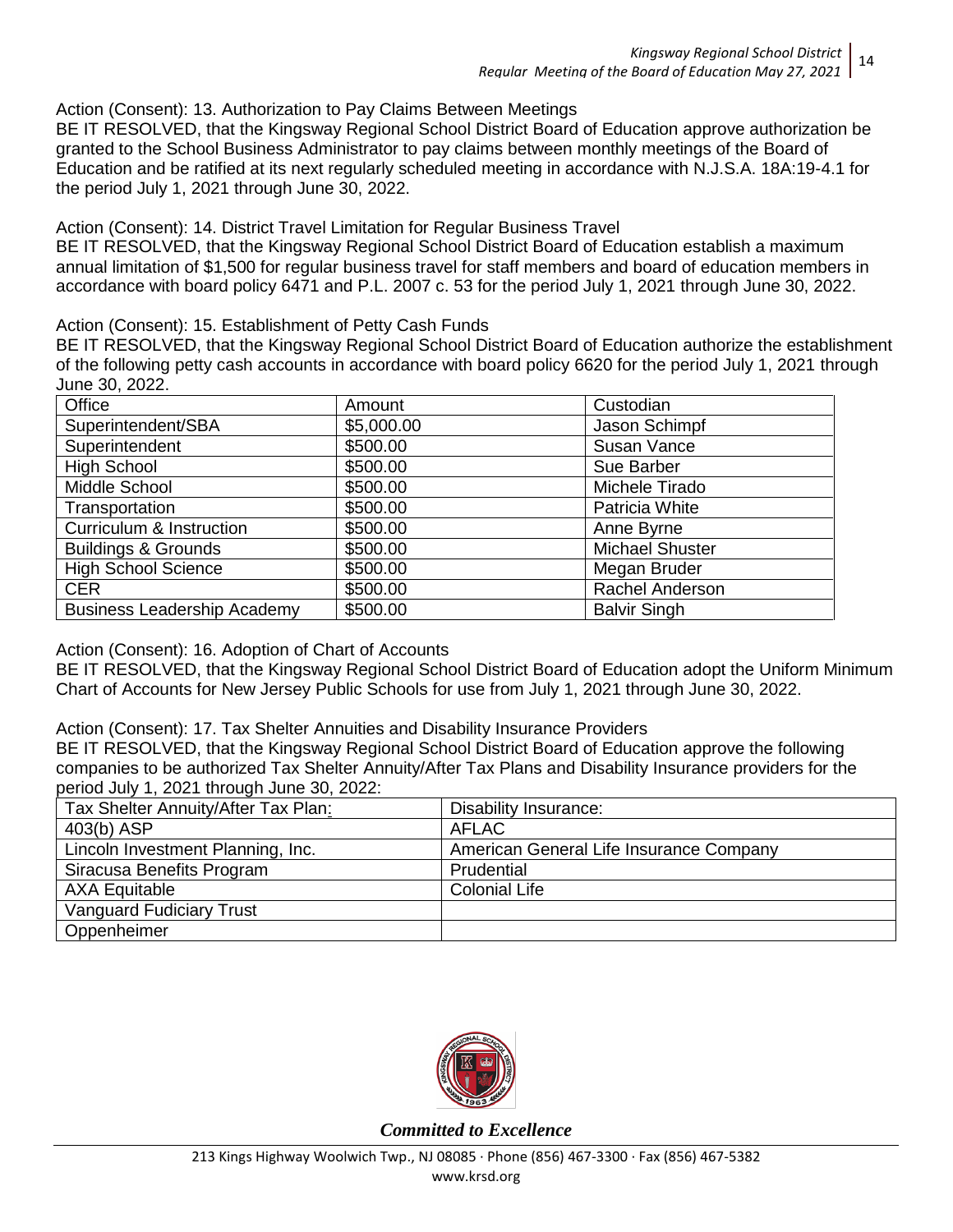Action (Consent): 18. Claims Auditor Pre-Payment Authority

BE IT RESOLVED, that the Kingsway Regional School District Board of Education approve the Business Administrator/Board Secretary be designated as the Board of Education's Claims Auditor with authority, as provided by 18A:19-2 amended, to direct pre-payment of claims for Debt service, Payroll, Fixed Charges and any other claim or demand which would be in the best interest of the Board to pay promptly.

## Action (Consent): 19. Educational Data Services, Inc.

BE IT RESOLVED, that the Kingsway Regional School District Board of Education authorize Educational Data Services., as a New Jersey Cooperative Bidding Program for our school supplies. The licensing and maintenance fee for the 2021-2022 School Year will be on file in the office of the Business Administrator

Action (Consent): 20. Flexible Spending Account

BE IT RESOLVED, that the Kingsway Regional School District Board of Education approve the following,

Resolved that the form of Cafeteria Plan, effective July 1, 2021 presented at this meeting is hereby approved and adopted and that the proper officers of the District are hereby authorized and directed to execute and deliver to the Administrator of the Plan, one or more counters of the Plan.

Resolved that the Administrator shall be instructed to take such actions that are deemed necessary and proper in order to implement the Plan, and to set up adequate accounting and administrative procedures to provide the benefits under the Plan.

Resolved that the proper officers of the District shall act as soon as possible to notify the employees of the District of the adoption of the Cafeteria Plan by delivering to each employee a copy of the summary description of the Plan in the form of the Summary Plan Description.

#### Action (Consent): 21. Medical Renewal Rates

BE IT RESOLVED, that the Kingsway Regional School District Board of Education approve the contract with Amerihealth through SHIF, to provide for a one (1) year renewal, effective July 1, 2021 through June 30, 2022 at the below listed monthly premiums:

| Coverage              | <b>PPO</b> | EPO \$30/\$50/500 | EPO \$20/\$40/\$250 | EPO HSA | I NJ Educators Plan |
|-----------------------|------------|-------------------|---------------------|---------|---------------------|
| Employee              | \$748      | \$708             | \$727               | \$516   | \$729               |
| Employee & Spouse     | \$1664     | \$1579            | \$1618              | \$1148  | \$1620              |
| Employee & Child(ren) | \$1102     | \$1047            | \$1073              | \$761   | \$1073              |
| Family                | \$1937     | \$1837            | \$1883              | \$1334  | \$1886              |

#### Action (Consent): 22. Prescription Renewal Rates

BE IT RESOLVED, that the Kingsway Regional School District Board of Education approve an amendment to the contract with SHIFto provide for a one (1) year renewal, effective July 1, 2021 through June 30, 2022 at the below listed monthly premiums:

| Coverage              | \$8/\$18/\$18 | NJ Educators Plan |
|-----------------------|---------------|-------------------|
| Employee              | \$194         | \$178             |
| Employee & Spouse     | \$334         | \$306             |
| Employee & Child(ren) | \$264         | \$240             |
| Family                | \$452         | \$414             |

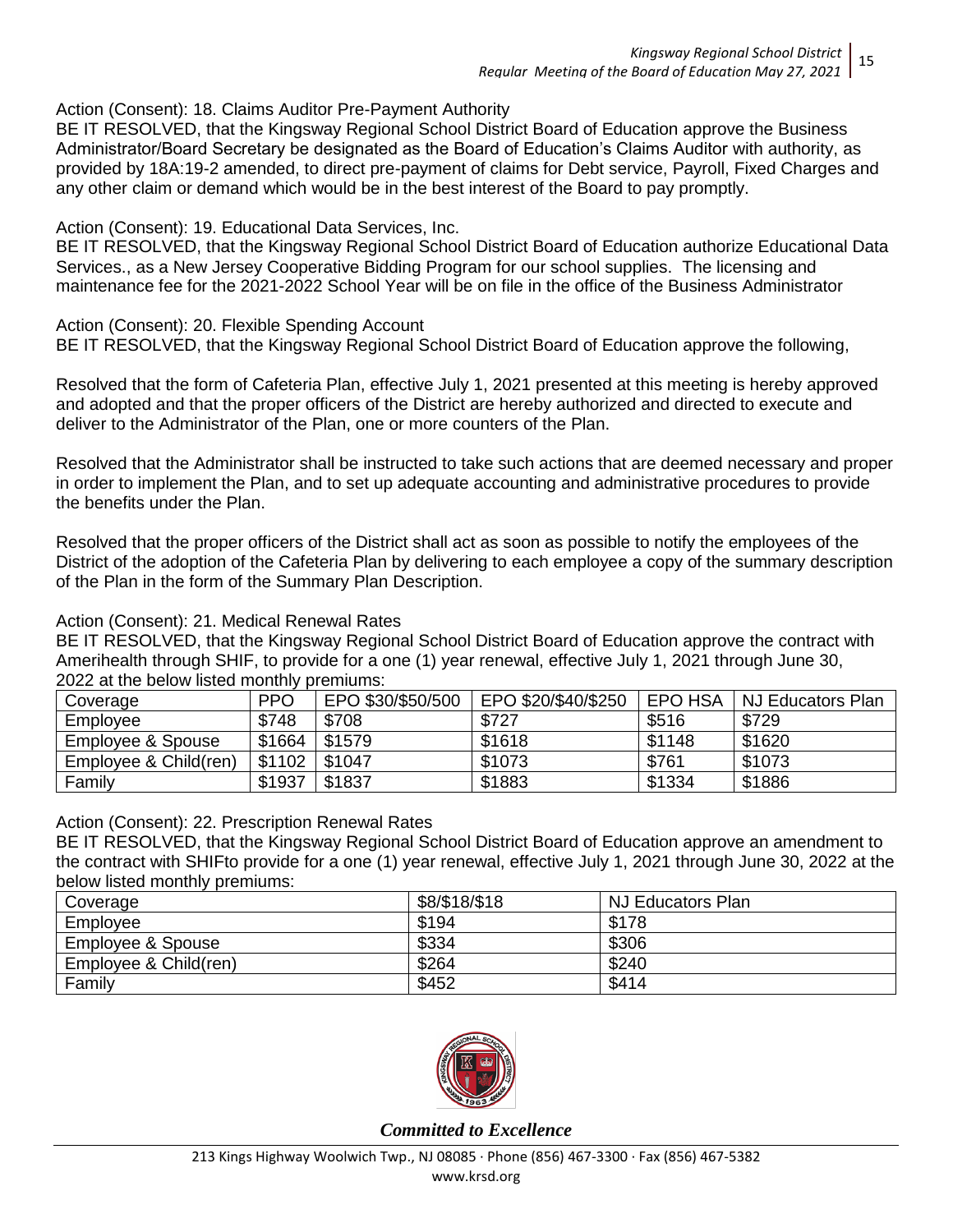#### Action (Consent): 23. Dental Renewal Rates

BE IT RESOLVED, that the KIngsway Regional School District Board of Education approve a contract through SHIF with Delta Dental, to provide for a one (1) year renewal, effective July 1, 2021 through June 30, 2022 at the below listed monthly premiums:

| `overage               | 2021-2022  |
|------------------------|------------|
| Employee               | രാറ<br>აას |
| Emplovee +1            | $$5^\circ$ |
| Employee +2 or greater | \$85       |

Action (Consent): 24. Property & Casualty Insurance Renewal Rates BE IT RESOLVED, that the Kingsway Regional School District Board of Education adopt the property & casualty insurance rates as attached for the 2021-22 fiscal year.

Action (Consent): 25. Harrison Township Shared Services for IT

BE IT RESOLVED, that the Kingsway Board of Education approve a shared services agreement with Harrison Township for Information Technology Management Services for the period beginning January 1, 2021 through January 1, 2026.

Action (Consent): 26. LEAP

BE IT RESOLVED, that the Kingsway Regional School District Board of Education accept a Local Efficiency Achievement Program (LEAP) in the amount of \$75,000.00 for the 18 month period of April 22, 2021 through October 30, 2022.

Action (Consent): 27. Grant Application Submission

Be it Resolved, that the Kingsway Regional School District Board of Education authorize the submission of applications for the CRRSA ESSER II and American Relief Plan ESSER funds as follows: **CRRSA** ESSER II - \$452,305

Learning Acceleration - \$29,026 Mental Health - \$45,000 ARP ESSER III - \$462,000 Learning Loss - \$116,000

K. Curriculum & Instruction

Action (Consent): 1. Professional Development - Staff Attendance at Trainings, Seminars, Conventions, and **Conferences** 

Resolved that the Kingsway Regional School District Board of Education approve the staff attendance at trainings, seminars, conventions, and conferences be approved, as recommended by the Superintendent of Schools:

| Title of Program                    | Location | Date(s)  | Attendees        | <b>Educational Purpose</b>                                                 | Cost to District |
|-------------------------------------|----------|----------|------------------|----------------------------------------------------------------------------|------------------|
| <b>Just Words</b><br>Virtual Launch | Virtual  | 6/2/2021 | Alexis<br>McCann | To learn instructional strategies and<br>approaches necessary to implement | \$289            |
| Workshop                            |          |          |                  | the reading intervention program &                                         |                  |
|                                     |          |          |                  | address opportunity gaps                                                   |                  |

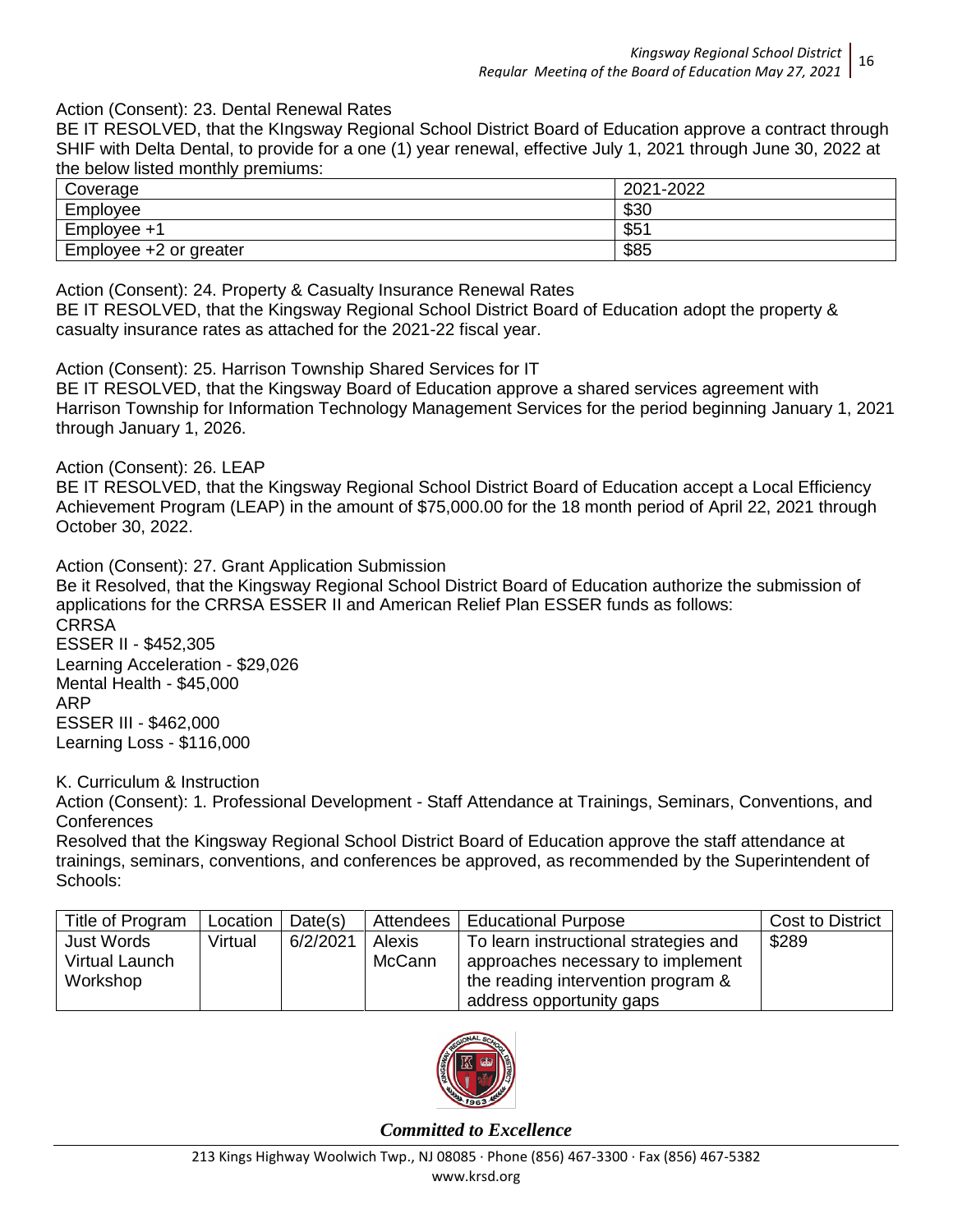| Title of Program      | Location | Date(s)  | Attendees | <b>Educational Purpose</b>            | <b>Cost to District</b> |
|-----------------------|----------|----------|-----------|---------------------------------------|-------------------------|
| <b>Wilson Reading</b> | Virtual  | 6/7/2021 | Laura     | To learn instructional strategies and | \$675                   |
| System                |          |          | Terpak    | approaches necessary to implement     |                         |
| Introductory          |          | 6/9/2021 |           | the reading intervention program &    |                         |
| Course                |          |          |           | address opportunity gaps              |                         |

Action (Consent): 2. Professional Learning Workshops

Resolved that the Kingsway Regional School District Board of Education approve the Professional Learning Workshops be approved, as recommended by the Superintendent of Schools:

| Title of    | Location             | Date(s)   | Facilitator(s) | Description                          | Cost to         |
|-------------|----------------------|-----------|----------------|--------------------------------------|-----------------|
| Workshop    |                      |           |                |                                      | <b>District</b> |
| Schoology & | <b>HS</b>            | 6/10/2021 | Ed Tech        | Grades are due soon! Attend this     | \$37/hr         |
| Gradebook   | Seminar              |           | Committee      | open-house, work session to check    |                 |
| Sync End of | <b>Room 217</b>      |           |                | your grades for discrepancies before |                 |
| Year Work   | & MS                 |           |                | the EOY and receive help with the    |                 |
| Session     | Room B <sub>13</sub> |           |                | PowerSchool-Schoology sync.          |                 |

L. General Administration

Discussion: 1. Discussion Items

- Vaccination Clinic
- End of Year Celebrations
- COVID Updates
- Recruit & Hire Update

## Action (Consent): 2. Enrollment Report

BE IT RESOLVED, that the Kingsway Regional School District Board of Education accept the student attendance report for the period of April 30, 2021 as follows:

| School/Grade       | Cohort A       | Cohort B | <b>Cohort AB</b> | Virtual | Total |  |  |  |
|--------------------|----------------|----------|------------------|---------|-------|--|--|--|
| Middle School      |                |          |                  |         |       |  |  |  |
| 7 <sup>th</sup>    | 0              | 0        | 366              | 124     | 490   |  |  |  |
| 8 <sup>th</sup>    | 0              | 0        | 422              | 115     | 537   |  |  |  |
| <b>Total MS</b>    | 0              | 0        | 788              | 239     | 1027  |  |  |  |
| % of Total         | 0              | 0        | 76.72%           | 23.27%  |       |  |  |  |
| <b>High School</b> |                |          |                  |         |       |  |  |  |
| 9                  | 7              | 16       | 343              | 109     | 475   |  |  |  |
| 10 <sup>th</sup>   | 6              | 4        | 303              | 140     | 453   |  |  |  |
| 11 <sup>th</sup>   | $\overline{2}$ | 1        | 289              | 144     | 436   |  |  |  |
| 12 <sup>th</sup>   | 3              | 1        | 258              | 164     | 426   |  |  |  |
| <b>Total HS</b>    | 18             | 22       | 1193             | 557     | 1790  |  |  |  |
| % of Total         | 1%             | 1.22%    | 66.64%           | 31.11%  |       |  |  |  |
| <b>TOTAL</b>       | $.6\%$         | .78%     | 70.32%           | 28.25%  | 2817  |  |  |  |

Action (Consent): 3. Emergency Drills

BE IT RESOLVED, that the Kingsway Regional School District Board of Education accept the emergency drills report as follows:

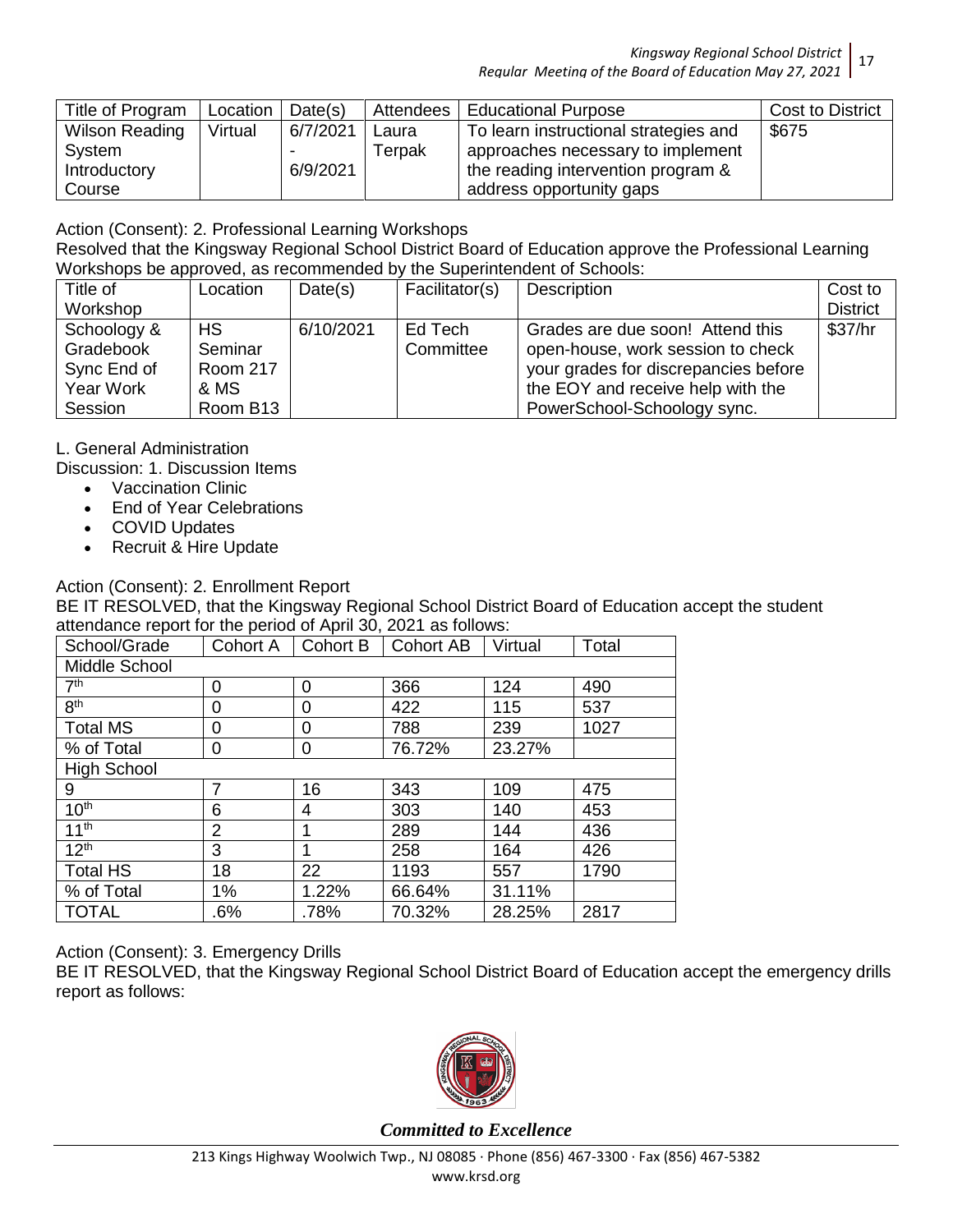| School / Date | Time            | Drill                           |
|---------------|-----------------|---------------------------------|
| MS 04/12/21   | Start: 01:20 PM | Shelter in Place/Lockdown       |
|               | End: 01:24 PM   |                                 |
| MS 04/13/2021 | Start: 02:00 PM | <b>Fire Drill</b>               |
|               | End: $02:05$ PM |                                 |
| MS 04/16/2021 | Start: 01:18 PM | Shelter in Place/Lockdown       |
|               | End: 01:24 PM   |                                 |
| MS 04/17/2021 | Start: 02:00 PM | <b>Fire Drill</b>               |
|               | End: 02:05 PM   |                                 |
| HS 04/20/21   | Start: 01:10 PM | Fire Drill/Evacuation - Phase 2 |
|               | End: $01:12$ PM |                                 |
| HS 04/29/21   | Start: 01:52 PM | <b>Shelter in Place</b>         |
|               | End: 01:53 PM   |                                 |

Action (Consent): 4. Student Discipline, Violence/Vandalism, HIB

BE IT RESOLVED, that the Kingsway Regional School District Board of Education accept the Harassment, Intimidation and Bullying report for the month ending April 30, 2021, as submitted by the Superintendent of School.

| Infraction/Referrals/Reports                       | No. of Incidents this<br>Month |          | 2020-2021 Total<br>To-Date |                | 2019-2020 Total<br>To-Date                |                                            |
|----------------------------------------------------|--------------------------------|----------|----------------------------|----------------|-------------------------------------------|--------------------------------------------|
|                                                    | (HS)                           | (MS)     | (HS)                       | (MS)           | (HS)                                      | (MS)                                       |
| Detentions-Lunch                                   | 0                              | 31       | 0                          | 44             | 174                                       | 56                                         |
| Detentions-Before School                           | $\overline{0}$                 | 15       | $\overline{0}$             | 32             | 180                                       | 178                                        |
| Detentions-Extended Day                            | $\overline{0}$                 | N/A      | 1                          | 0              | 61                                        | 50                                         |
| Out of School Suspension<br>(OSS)                  | $\overline{0}$                 | 4        | 4                          | 5              | 99                                        | 17                                         |
| Violence, Vandalism,<br>Substance Abuse            | $\Omega$                       | $\Omega$ | $\overline{0}$             | 0              | 47 violence<br>8 substance<br>5 vandalism | 93 violence<br>38 substance<br>2 vandalism |
| Confirmed Harassment,<br>Intimidation, or Bullying | $\Omega$                       | $\Omega$ | 4                          | $\overline{0}$ | 3                                         |                                            |
| Dating Violence                                    | 0                              | 0        | 0                          | 0              | $\Omega$                                  | 0                                          |

Final Resolution: Motion Carries

Yes: James Mueller, Lauren Boerlin, Michele A Blair, Lisa Mordecai-Daniel, Deborah Cunningham, Christie Comerford, Jennifer Cavallaro-Fromm, Marilyn O'Rourke-Young, Kelly Bonapfel, Kristen Lombardo

M. Executive Session Action: 1. Executive Session In

Action: 2. Executive Session Out

N. Old Business

O. New Business